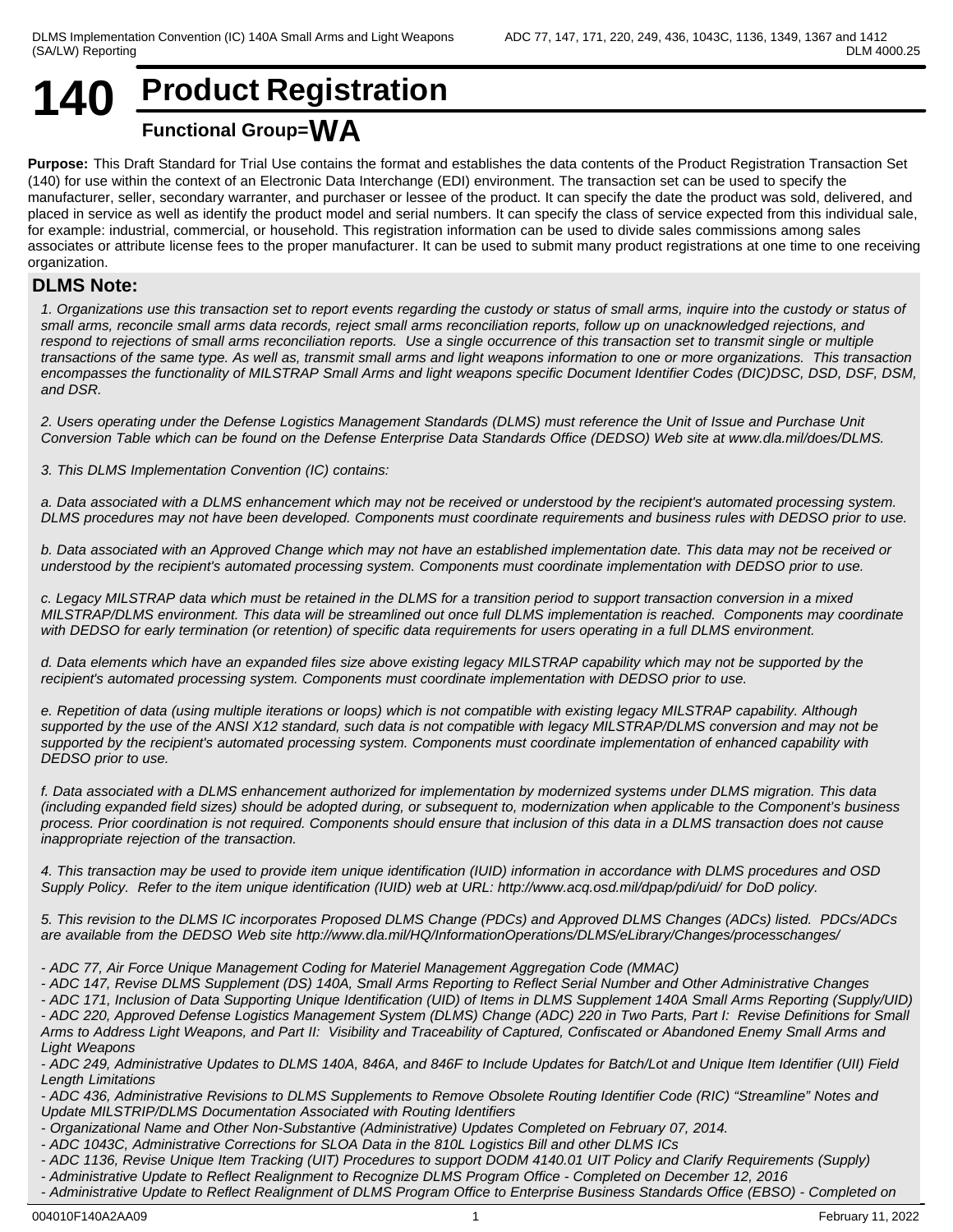DLMS Implementation Convention (IC) 140A Small Arms and Light Weapons (SA/LW) Reporting

*August 10, 2018*

*- ADC 1349, Revision to DLMS 846P and DLMS 140A for Air Force Government Furnished Property – Accountability*

*- ADC 1367, Administrative Update to Convert Federal Notes to DLMS Notes within DLMS Implementation Conventions (MFR)*

*- Administrative Update to Reflect Realignment of Enterprise Business Standards Office (EBSO) to Defense Enterprise Data Standards Office (DEDSO) - Completed on January 26, 2022*

*- ADC 1412, Replacement of Data Universal Numbering System Number with Unique Entity Identifier and Electronic Funds Transfer Indicator to Wide Area Workflow*

# **Heading:**

| <u>Pos</u>   | $\underline{\mathsf{Id}}$ | <b>Segment Name</b>                      | <u>Req</u> | <b>Max Use</b> | <b>Repeat</b> | <b>Notes</b>       | <b>Usage</b> |
|--------------|---------------------------|------------------------------------------|------------|----------------|---------------|--------------------|--------------|
| 10           | <b>ST</b>                 | Transaction Set Header                   | М          |                |               |                    | Must use     |
| 20           | <b>BGN</b>                | <b>Beginning Segment</b>                 | М          |                |               | N1/20              | Must use     |
| LOOP ID - N1 |                           |                                          |            |                | <u>ت</u>      | <b>N1/40L</b>      |              |
| 40           | N <sub>1</sub>            | Name                                     | Μ          |                |               | N <sub>1</sub> /40 | Must use     |
| 90           | <b>PER</b>                | Administrative Communications<br>Contact | С          |                |               |                    | Used         |

# **Detail:**

| <u>Pos</u>           | $\underline{\mathsf{Id}}$ | <b>Segment Name</b>            | Req     | <b>Max Use</b> | Repeat   | <b>Notes</b>  | <b>Usage</b> |
|----------------------|---------------------------|--------------------------------|---------|----------------|----------|---------------|--------------|
| <b>LOOP ID - LX</b>  |                           |                                |         |                | $\geq 1$ | N2/10L        |              |
| 10                   | LX.                       | Assigned Number                | M       |                |          | N2/10         | Must use     |
| 15                   | <b>REF</b>                | Reference Identification       | O       | >1             |          | N2/15         | Used         |
| LOOP ID - N1         |                           |                                |         |                | $\geq 1$ | <b>N2/20L</b> |              |
| 20                   | N <sub>1</sub>            | Name                           | M       |                |          | N2/20         | Must use     |
| <b>LOOP ID - LM</b>  |                           |                                |         |                | $\geq 1$ |               |              |
| 86                   | <b>LM</b>                 | Code Source Information        | O       |                |          |               | Used         |
| 87                   | LQ                        | <b>Industry Code</b>           | M       | 100            |          |               | Must use     |
| <b>LOOP ID - LIN</b> |                           |                                |         |                | $\geq 1$ | N2/90L        |              |
| 90                   | LIN                       | Item Identification            | M       | 1              |          | N2/90         | Must use     |
| 120                  | <b>DTM</b>                | Date/Time Reference            | $\circ$ | >1             |          | N2/120        | Used         |
| 130                  | <b>REF</b>                | Reference Identification       | O       | >1             |          | N2/130        | Used         |
| LOOP ID - N1         |                           |                                |         |                | $\geq 1$ | N2/140L       |              |
| 140                  | N <sub>1</sub>            | Name                           | $\circ$ |                |          | N2/140        | Used         |
| <b>LOOP ID - LM</b>  |                           |                                |         |                | $\geq 1$ |               |              |
| 450                  | LM                        | Code Source Information        | O       | -1             |          |               | Used         |
| 460                  | LQ                        | <b>Industry Code</b>           | M       | 100            |          |               | Must use     |
| 470                  | <b>SE</b>                 | <b>Transaction Set Trailer</b> | M       |                |          |               | Must use     |

## **Notes:**

1/20 BGN02 is used as the initial reference identifier for this transaction. BGN03 defines the date of this registration transaction. Normally BGN04 and BGN05 would not be used in this transaction. BGN01 is normally set to 00 to indicate that this is an original registration. Product registration is normally a by-product of a sale.

1/40L The N1 loop defines the party submitting the product registration, usually the seller of the product rather than the customer, and the party who maintains the registration database, usually the manufacturer of the product. The N1 loop also can be used to specify the product's distributor.

1/40 The N1 loop defines the party submitting the product registration, usually the seller of the product rather than the customer, and the party who maintains the registration database, usually the manufacturer of the product. The N1 loop also can be used to specify the product's distributor.

2/10L Each iteration of the LX loop is used to group one or more products that are being registered to one individual or organization.

2/10 Each iteration of the LX loop is used to group one or more products that are being registered to one individual or organization.

- 2/15 The REF segment is used to identify the individual registration number. It can include the data element 128, code value Q8, "Registration Number."
- 2/20L The N1 loop is used to identify the individual or organization responsible for the registration. This could be the purchaser, the lessee, the operator, etc. This is the party registered to be notified if a product recall is required. Successive iterations could identify other individuals and organizations who are involved in some manner. It also could be used to specify if the product is to be installed or housed at a location that is different than that listed for the registration.An additional use of the N1 loop has been requested to be able to include the salesperson who sold the product or service contract and the service manager who would be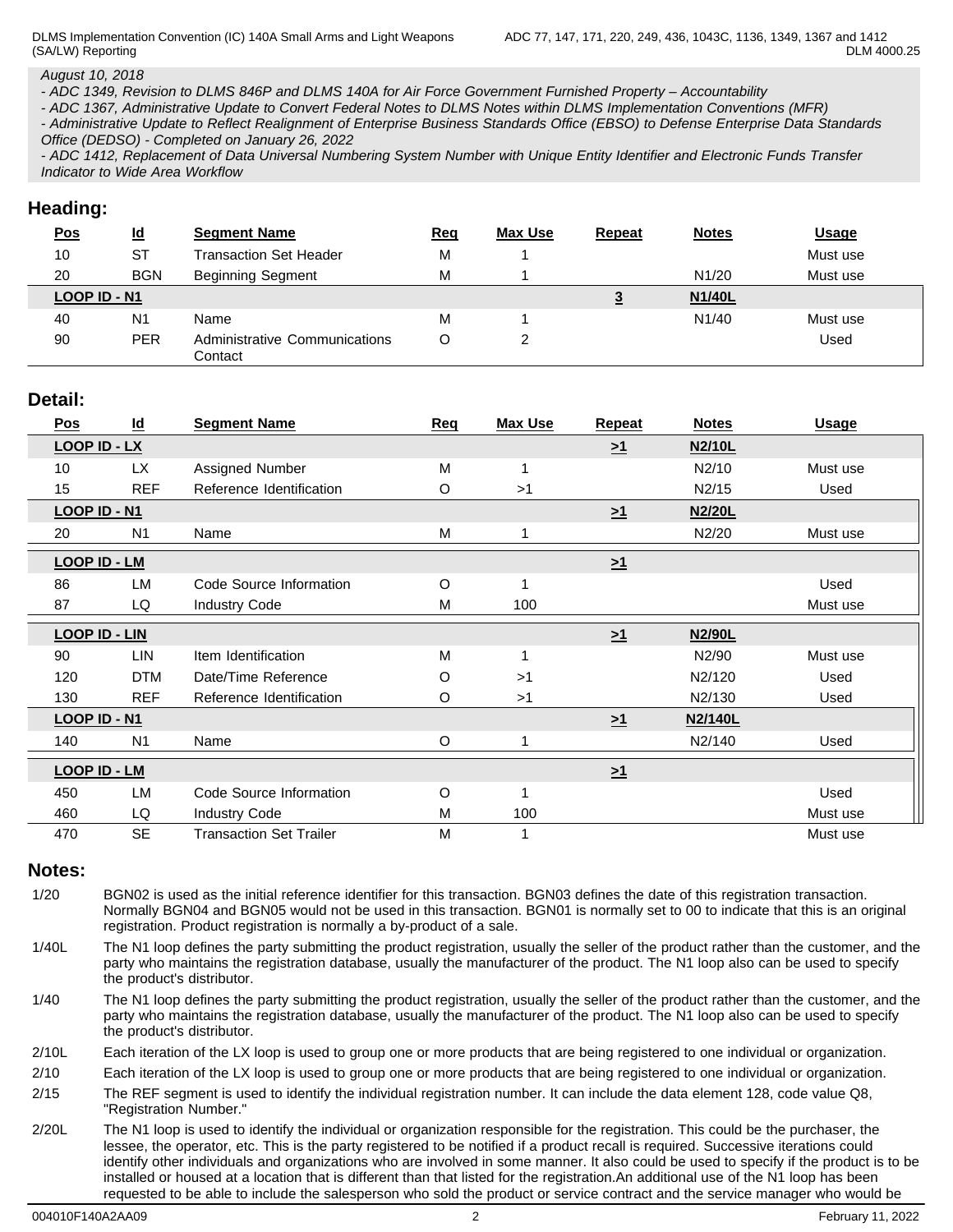DLMS Implementation Convention (IC) 140A Small Arms and Light Weapons (SA/LW) Reporting

responsible for servicing the product.

- 2/20 The N1 loop is used to identify the individual or organization responsible for the registration. This could be the purchaser, the lessee, the operator, etc. This is the party registered to be notified if a product recall is required. Successive iterations could identify other individuals and organizations who are involved in some manner. It also could be used to specify if the product is to be installed or housed at a location that is different than that listed for the registration.An additional use of the N1 loop has been requested to be able to include the salesperson who sold the product or service contract and the service manager who would be responsible for servicing the product.
- 2/90L There is a separate LIN segment for each product included in this sale represented by the single iteration of the LX loop. The LIN segment will contain the product's model number and serial number in data element 234-235 combinations. The other pairs can be used to provide other information about the product.
- 2/90 There is a separate LIN segment for each product included in this sale represented by the single iteration of the LX loop. The LIN segment will contain the product's model number and serial number in data element 234-235 combinations. The other pairs can be used to provide other information about the product.
- 2/120 The DTM segment in the LIN loop can be used to specify the dates that are significant to the registration such as delivery, installation, placed in service, failed, brought in for service, etc.
- 2/130 The REF segment can identify information about the product that was not able to be coded in the preceding segments. For example, it can be used to specify the warranty coverage code and the warranty registration number.
- 2/140L The N1 loop within the LIN loop provides the same capabilities for the single product as the N1 loop above in the LX loop provides for the entire sale.
- 2/140 The N1 loop within the LIN loop provides the same capabilities for the single product as the N1 loop above in the LX loop provides for the entire sale.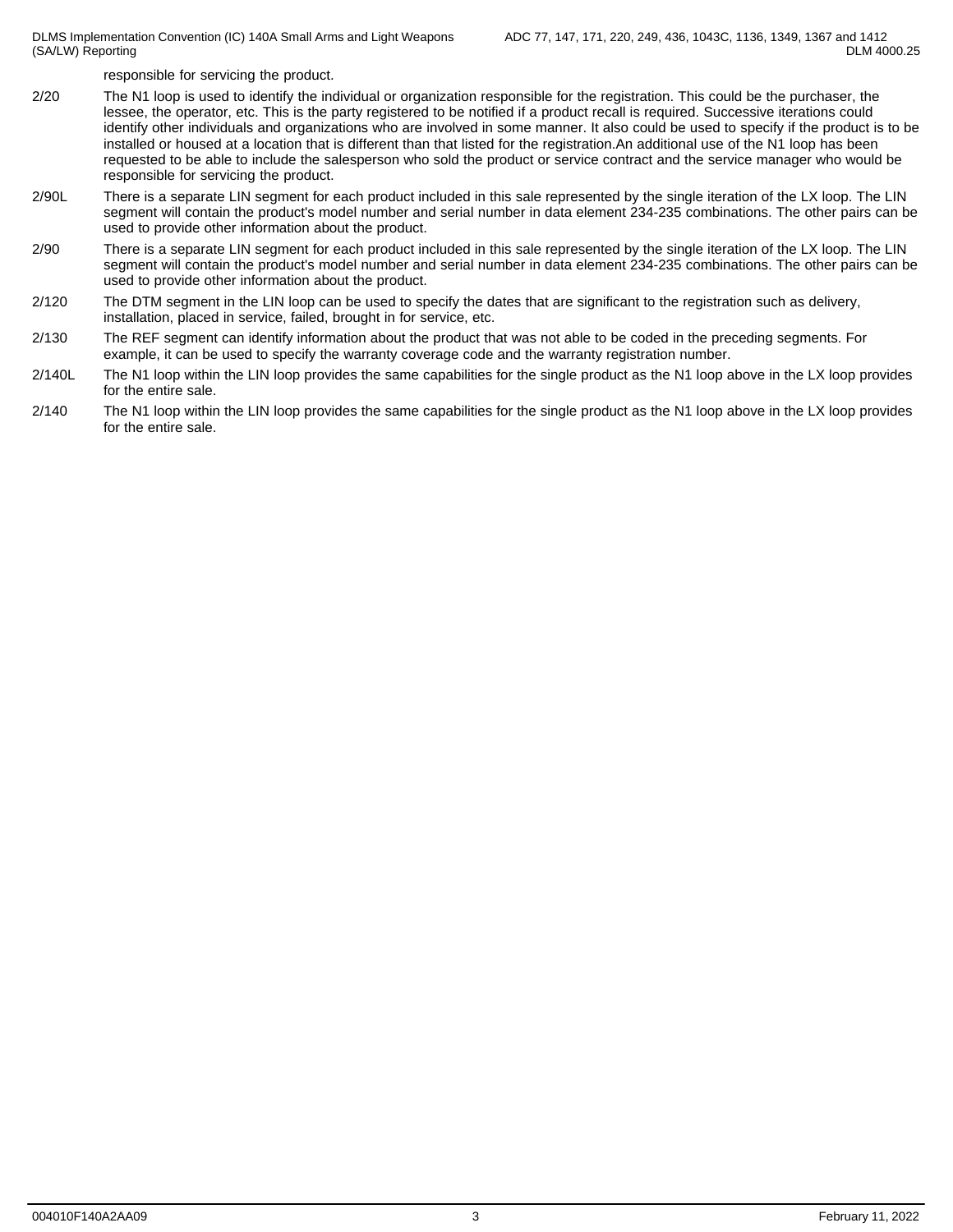# **ST Transaction Set Header Pos: 10 Pos: 10 Max:** Max:

**Heading - Mandatory Loop: N/A Elements: 2**

**User Option (Usage):** Must use

**Purpose:** To indicate the start of a transaction set and to assign a control number

# **Semantics:**

1. The transaction set identifier (ST01) used by the translation routines of the interchange partners to select the appropriate transaction set definition (e.g., 810 selects the Invoice Transaction Set).

| <b>Ref</b>       | $\underline{\mathsf{Id}}$ | <b>Element Name</b>                                                                                                                                                   | Req | <b>Type</b> | Min/Max | Usage    |
|------------------|---------------------------|-----------------------------------------------------------------------------------------------------------------------------------------------------------------------|-----|-------------|---------|----------|
| ST <sub>01</sub> | 143                       | <b>Transaction Set Identifier Code</b>                                                                                                                                | M   | ID          | 3/3     | Must use |
|                  |                           | <b>Description:</b> Code uniquely identifying a<br>Transaction Set                                                                                                    |     |             |         |          |
|                  |                           | <b>CodeList Summary</b> (Total Codes: 298, Included: 1)                                                                                                               |     |             |         |          |
|                  |                           | Code Name                                                                                                                                                             |     |             |         |          |
|                  |                           | <b>Product Registration</b><br>140                                                                                                                                    |     |             |         |          |
| ST <sub>02</sub> | 329                       | <b>Transaction Set Control Number</b>                                                                                                                                 | М   | AN          | 4/9     | Must use |
|                  |                           | <b>Description:</b> Identifying control number that must<br>be unique within the transaction set functional group<br>assigned by the originator for a transaction set |     |             |         |          |
|                  |                           | <b>DLMS Note:</b> A unique number assigned by the<br>originator of the transaction set, or the originator's<br>application program.                                   |     |             |         |          |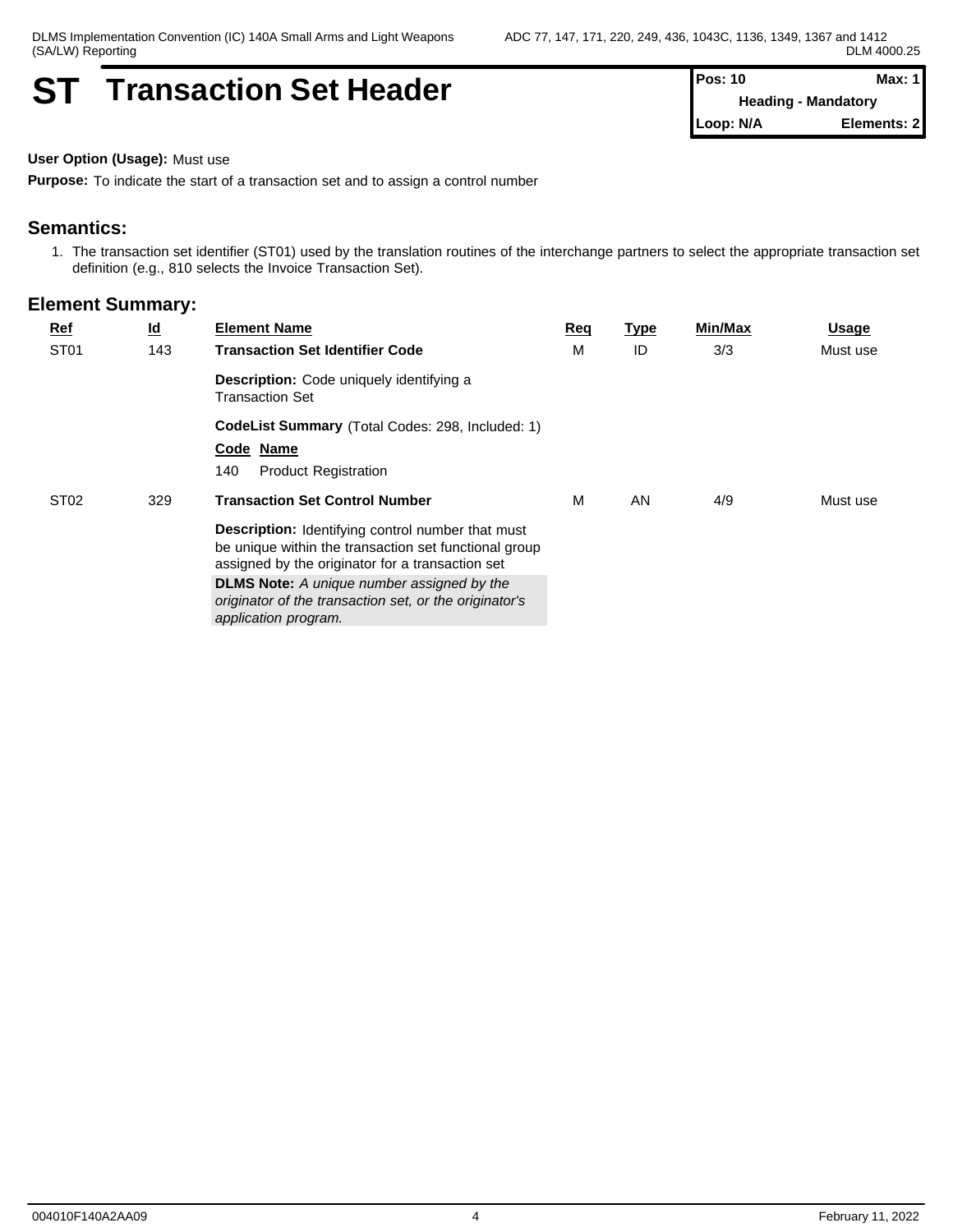# **BGN Beginning Segment Pos: 20 Pos: 20 Max:** Max:

**Heading - Mandatory Loop: N/A Elements: 6**

**User Option (Usage):** Must use

**Purpose:** To indicate the beginning of a transaction set

# **Syntax Rules:**

1. C0504 - If BGN05 is present, then BGN04 is required.

# **Semantics:**

- 1. BGN02 is the transaction set reference number.
- 2. BGN03 is the transaction set date.
- 3. BGN04 is the transaction set time.
- 4. BGN05 is the transaction set time qualifier.
- 5. BGN06 is the transaction set reference number of a previously sent transaction affected by the current transaction.

| Ref   | $\underline{\mathsf{Id}}$                                                                                                                                                                                                                                                                                                                                             | <b>Element Name</b>                                                                                                                                                                                                                                                                                                                              | Req | <b>Type</b> | Min/Max | <b>Usage</b> |
|-------|-----------------------------------------------------------------------------------------------------------------------------------------------------------------------------------------------------------------------------------------------------------------------------------------------------------------------------------------------------------------------|--------------------------------------------------------------------------------------------------------------------------------------------------------------------------------------------------------------------------------------------------------------------------------------------------------------------------------------------------|-----|-------------|---------|--------------|
| BGN01 | 353                                                                                                                                                                                                                                                                                                                                                                   | <b>Transaction Set Purpose Code</b>                                                                                                                                                                                                                                                                                                              | м   | ID          | 2/2     | Must use     |
|       |                                                                                                                                                                                                                                                                                                                                                                       | Description: Code identifying purpose of<br>transaction set                                                                                                                                                                                                                                                                                      |     |             |         |              |
|       |                                                                                                                                                                                                                                                                                                                                                                       | <b>DLMS Note:</b> The following codes are authorized.                                                                                                                                                                                                                                                                                            |     |             |         |              |
|       |                                                                                                                                                                                                                                                                                                                                                                       | CodeList Summary (Total Codes: 65, Included: 2)                                                                                                                                                                                                                                                                                                  |     |             |         |              |
|       |                                                                                                                                                                                                                                                                                                                                                                       | Code Name                                                                                                                                                                                                                                                                                                                                        |     |             |         |              |
|       |                                                                                                                                                                                                                                                                                                                                                                       | 00<br>Original                                                                                                                                                                                                                                                                                                                                   |     |             |         |              |
|       |                                                                                                                                                                                                                                                                                                                                                                       | 77<br><b>Simulation Exercise</b>                                                                                                                                                                                                                                                                                                                 |     |             |         |              |
|       |                                                                                                                                                                                                                                                                                                                                                                       | <b>DLMS Note:</b>                                                                                                                                                                                                                                                                                                                                |     |             |         |              |
|       | Use to identify a simulated mobilization exercise transaction set. Activities initiating simulated<br>mobilization exercises must ensure complete coordination with all activities involved. All transaction set<br>recipients must use extreme caution to ensure that individual transaction do not process as action<br>documents which affect accountable records. |                                                                                                                                                                                                                                                                                                                                                  |     |             |         |              |
| BGN02 | 127                                                                                                                                                                                                                                                                                                                                                                   | <b>Reference Identification</b>                                                                                                                                                                                                                                                                                                                  |     | AN          | 1/30    | Must use     |
|       |                                                                                                                                                                                                                                                                                                                                                                       | Description: Reference information as defined for a<br>particular Transaction Set or as specified by the<br>Reference Identification Qualifier<br>DLMS Note: Use Code "Z" for this data element to                                                                                                                                               |     |             |         |              |
|       |                                                                                                                                                                                                                                                                                                                                                                       | satisfy mandatory X12 syntax requirements.                                                                                                                                                                                                                                                                                                       | M   |             |         |              |
| BGN03 | 373                                                                                                                                                                                                                                                                                                                                                                   | <b>Date</b><br><b>Description:</b> Date expressed as CCYYMMDD                                                                                                                                                                                                                                                                                    |     | DT          | 8/8     | Must use     |
|       |                                                                                                                                                                                                                                                                                                                                                                       |                                                                                                                                                                                                                                                                                                                                                  |     |             |         |              |
|       |                                                                                                                                                                                                                                                                                                                                                                       | <b>DLMS Note:</b> This date corresponds to the Universal<br>Time Coordinate (UTC).                                                                                                                                                                                                                                                               |     |             |         |              |
| BGN04 | 337                                                                                                                                                                                                                                                                                                                                                                   | Time                                                                                                                                                                                                                                                                                                                                             | X   | <b>TM</b>   | 4/8     | Must use     |
|       |                                                                                                                                                                                                                                                                                                                                                                       | Description: Time expressed in 24-hour clock time<br>as follows: HHMM, or HHMMSS, or HHMMSSD, or<br>HHMMSSDD, where $H =$ hours (00-23), $M =$ minutes<br>(00-59), $S =$ integer seconds (00-59) and $DD =$<br>decimal seconds; decimal seconds are expressed<br>as follows: $D = \text{tenths}$ (0-9) and $DD = \text{hundredths}$<br>$(00-99)$ |     |             |         |              |
|       |                                                                                                                                                                                                                                                                                                                                                                       | <b>DLMS Note:</b> 1. Express the originating activity's<br>time in UTC.                                                                                                                                                                                                                                                                          |     |             |         |              |
|       |                                                                                                                                                                                                                                                                                                                                                                       | 2. Express time in four position (HHMM) format.                                                                                                                                                                                                                                                                                                  |     |             |         |              |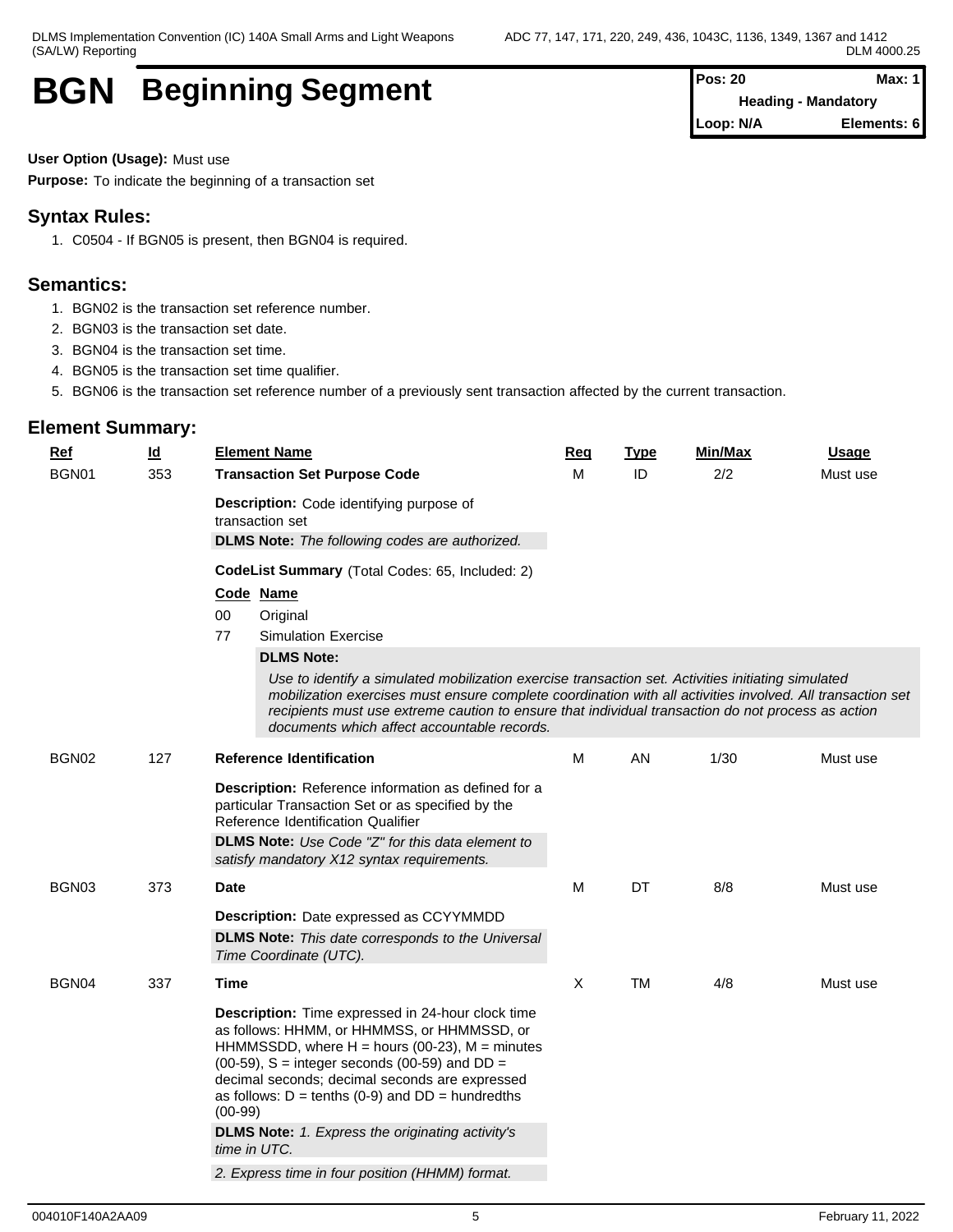DLMS Implementation Convention (IC) 140A Small Arms and Light Weapons (SA/LW) Reporting

| $Ref$ | $\underline{\mathsf{Id}}$ |                              | <b>Element Name</b>                                                                                                                                                                                                                                                                                                                                                   | Req | <b>Type</b>                      | Min/Max | <u>Usage</u> |  |  |  |  |  |
|-------|---------------------------|------------------------------|-----------------------------------------------------------------------------------------------------------------------------------------------------------------------------------------------------------------------------------------------------------------------------------------------------------------------------------------------------------------------|-----|----------------------------------|---------|--------------|--|--|--|--|--|
| BGN07 | 640                       | <b>Transaction Type Code</b> |                                                                                                                                                                                                                                                                                                                                                                       |     | ID<br>2/2<br>$\circ$<br>Must use |         |              |  |  |  |  |  |
|       |                           |                              | <b>Description:</b> Code specifying the type of<br>transaction                                                                                                                                                                                                                                                                                                        |     |                                  |         |              |  |  |  |  |  |
|       |                           |                              | CodeList Summary (Total Codes: 446, Included: 2)                                                                                                                                                                                                                                                                                                                      |     |                                  |         |              |  |  |  |  |  |
|       |                           |                              | Code Name                                                                                                                                                                                                                                                                                                                                                             |     |                                  |         |              |  |  |  |  |  |
|       |                           | W4                           | <b>Weapons Control Report</b>                                                                                                                                                                                                                                                                                                                                         |     |                                  |         |              |  |  |  |  |  |
|       |                           |                              | <b>DLMS Note:</b>                                                                                                                                                                                                                                                                                                                                                     |     |                                  |         |              |  |  |  |  |  |
|       |                           |                              | 1. Use when the transaction set contains a SA/LW Control Reporting Transaction. Used for                                                                                                                                                                                                                                                                              |     |                                  |         |              |  |  |  |  |  |
|       |                           |                              | registration and reporting of SA/LW between Component Registries, and between Component<br>Registries and the DoD Registry. (MILSTRAP DIC DSM functionality.)                                                                                                                                                                                                         |     |                                  |         |              |  |  |  |  |  |
|       |                           |                              | 2. Use with BGN08, Action Code T, when the transaction set contains a SA/LW Receipt/Shipment<br>Follow-up transaction. Used for follow up by the Component Registries to confirm serial number of<br>weapon(s) reported as shipped for which no receipt was confirmed, or weapon(s) received for which no<br>shipment was reported. (MILSTRAP DIC DSD functionality.) |     |                                  |         |              |  |  |  |  |  |
|       |                           |                              |                                                                                                                                                                                                                                                                                                                                                                       |     |                                  |         |              |  |  |  |  |  |
|       |                           | W5                           | Weapons Control Report Reconciliation<br><b>DLMS Note:</b>                                                                                                                                                                                                                                                                                                            |     |                                  |         |              |  |  |  |  |  |
|       |                           |                              |                                                                                                                                                                                                                                                                                                                                                                       |     |                                  |         |              |  |  |  |  |  |
|       |                           |                              | 1. Use when the transaction set contains an original SA/LW Reconciliation transaction. Used for annual<br>reconciliation between all units/activities having possession or accountability of SA/LW, and the<br>Component registry. (MILSTRAP DIC DSR functionality when DSR is used as a reconciliation<br>transaction.)                                              |     |                                  |         |              |  |  |  |  |  |
|       |                           |                              | 2. Use with BGN08 Action Code U when the transaction set contains a SA/LW Reject transaction. Used<br>to reject invalid/incomplete SA/LW transactions. (MILSTRAP DIC DSR functionality when DSR is used<br>as a reject.)                                                                                                                                              |     |                                  |         |              |  |  |  |  |  |
|       |                           |                              | 3. Use with BGN08 Action Code T when the transaction set contains a SA/LW Reconciliation/Reject<br>Follow-up transaction. Used to notify a unit/activity that rejected transaction or reconciliation<br>transaction has not been received. (MILSTRAP DIC DSF functionality.)                                                                                          |     |                                  |         |              |  |  |  |  |  |
|       |                           |                              | 4. Use with BGN08 Action Code AC, when the transaction set contains a SA/LW Correction. Used to<br>correct a rejected SA/LW transaction or missing SA/LW reconciliation transaction on the Component<br>Registry. (MILSTRAP DIC DSC functionality.)                                                                                                                   |     |                                  |         |              |  |  |  |  |  |
| BGN08 | 306                       |                              | <b>Action Code</b>                                                                                                                                                                                                                                                                                                                                                    | O   | ID                               | 1/2     | Used         |  |  |  |  |  |
|       |                           |                              | <b>Description:</b> Code indicating type of action                                                                                                                                                                                                                                                                                                                    |     |                                  |         |              |  |  |  |  |  |
|       |                           |                              | CodeList Summary (Total Codes: 296, Included: 3)                                                                                                                                                                                                                                                                                                                      |     |                                  |         |              |  |  |  |  |  |
|       |                           |                              | Code Name                                                                                                                                                                                                                                                                                                                                                             |     |                                  |         |              |  |  |  |  |  |
|       |                           | T                            | <b>Status Query</b>                                                                                                                                                                                                                                                                                                                                                   |     |                                  |         |              |  |  |  |  |  |
|       |                           |                              | <b>DLMS Note:</b>                                                                                                                                                                                                                                                                                                                                                     |     |                                  |         |              |  |  |  |  |  |
|       |                           |                              | 1. Use in conjunction with BGN07, code W4, when the transaction set contains a SA/LW                                                                                                                                                                                                                                                                                  |     |                                  |         |              |  |  |  |  |  |
|       |                           |                              | Receipt/Shipment Follow-up. (MILSTRAP DIC DSD functionality.)<br>2. Use in conjunction with BGN07, code W5, when the transaction set contains a SA/LW                                                                                                                                                                                                                 |     |                                  |         |              |  |  |  |  |  |
|       |                           |                              | Reconciliation/Reject Follow-up. (MILSTRAP DIC DSF functionality.)                                                                                                                                                                                                                                                                                                    |     |                                  |         |              |  |  |  |  |  |
|       |                           | U                            | Reject                                                                                                                                                                                                                                                                                                                                                                |     |                                  |         |              |  |  |  |  |  |
|       |                           |                              | <b>DLMS Note:</b>                                                                                                                                                                                                                                                                                                                                                     |     |                                  |         |              |  |  |  |  |  |
|       |                           |                              | Use in conjunction with BGN07 code W5 when the transaction set contains a SA/LW Reject transaction.<br>(MILSTRAP DIC DSR functionality when DSR is used as a reject.)                                                                                                                                                                                                 |     |                                  |         |              |  |  |  |  |  |
|       |                           | AC.                          | Acknowledge                                                                                                                                                                                                                                                                                                                                                           |     |                                  |         |              |  |  |  |  |  |
|       |                           |                              | <b>DLMS Note:</b>                                                                                                                                                                                                                                                                                                                                                     |     |                                  |         |              |  |  |  |  |  |
|       |                           |                              | Use in conjunction with BGN07 code W5, when the transaction contains a SA/LW Correction<br>transaction. (MILSTRAP DIC DSC functionality.)                                                                                                                                                                                                                             |     |                                  |         |              |  |  |  |  |  |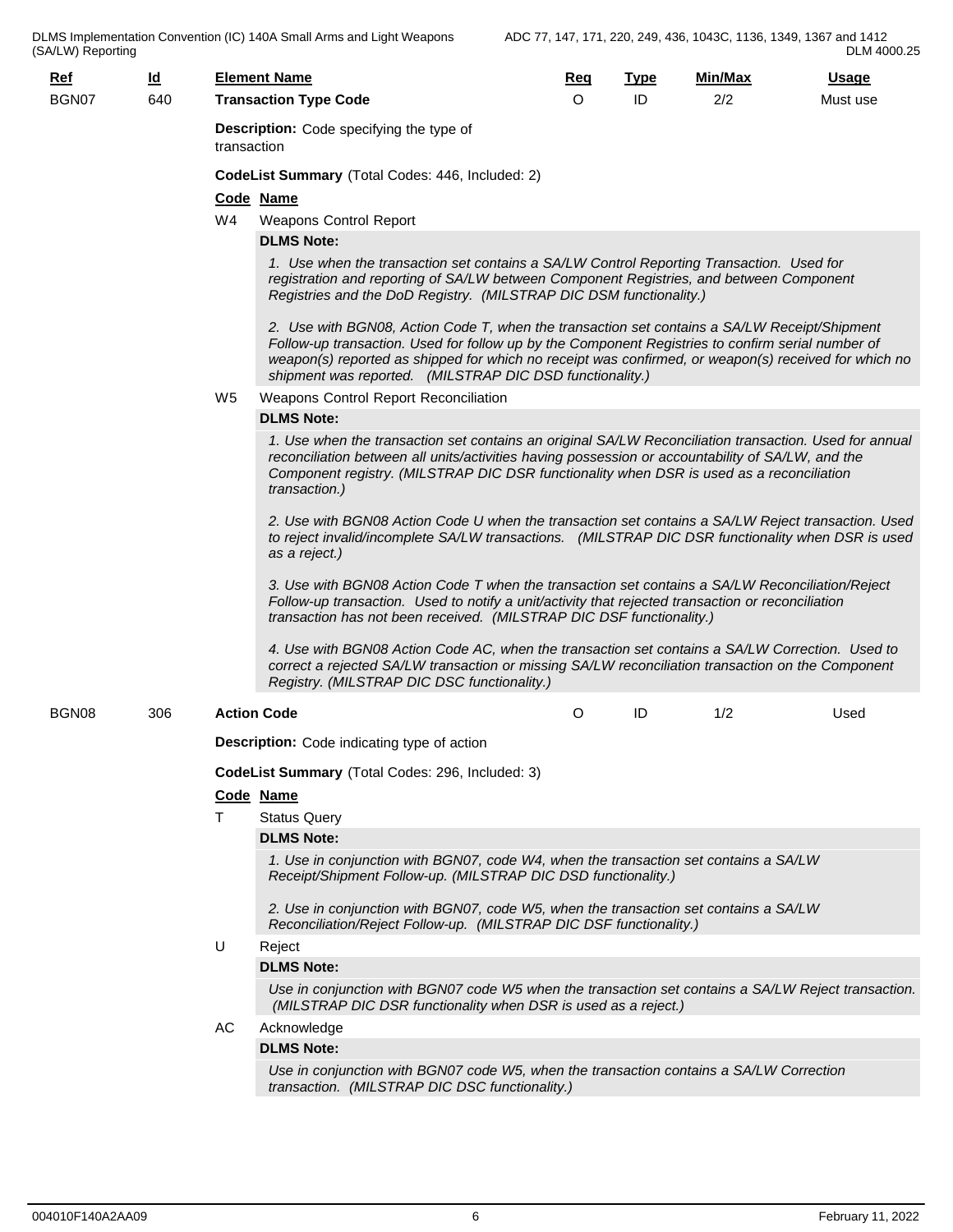| <b>N1</b> | <b>Name</b> | <b>Pos: 40</b><br>Heading · | <b>Max: 1</b><br>- Mandatory |
|-----------|-------------|-----------------------------|------------------------------|
|           |             | Loop: N1                    | Elements: 4                  |

**User Option (Usage):** Must use

**Purpose:** To identify a party by type of organization, name, and code

# **Syntax Rules:**

- 1. R0203 At least one of N102 or N103 is required.
- 2. P0304 If either N103 or N104 is present, then the other is required.

## **Comments:**

- 1. This segment, used alone, provides the most efficient method of providing organizational identification. To obtain this efficiency the "ID Code" (N104) must provide a key to the table maintained by the transaction processing party.
- 2. N105 and N106 further define the type of entity in N101.

# **DLMS Note:**

*Must use one 1/N1/040 loop to identify the organization originating the transaction set.*

| <b>Element Summary:</b> |  |
|-------------------------|--|
|-------------------------|--|

| <b>Ref</b><br>N101 | $\underline{\mathsf{Id}}$<br>98 |                | <b>Element Name</b><br><b>Entity Identifier Code</b>                                                                                                               | Req<br>м     | <b>Type</b><br>ID | <b>Min/Max</b><br>2/3 | <b>Usage</b><br>Must use |
|--------------------|---------------------------------|----------------|--------------------------------------------------------------------------------------------------------------------------------------------------------------------|--------------|-------------------|-----------------------|--------------------------|
|                    |                                 |                | Description: Code identifying an organizational<br>entity, a physical location, property or an individual<br><b>DLMS Note:</b> The following codes are authorized. |              |                   |                       |                          |
|                    |                                 |                | CodeList Summary (Total Codes: 1312, Included: 5)                                                                                                                  |              |                   |                       |                          |
|                    |                                 | Code Name      |                                                                                                                                                                    |              |                   |                       |                          |
|                    |                                 | B <sub>6</sub> | <b>Registering Parent Party</b>                                                                                                                                    |              |                   |                       |                          |
|                    |                                 |                | <b>DLMS Note:</b>                                                                                                                                                  |              |                   |                       |                          |
|                    |                                 |                | Use to identify the central registry.                                                                                                                              |              |                   |                       |                          |
|                    | 66                              | KK             | <b>Registering Party</b>                                                                                                                                           |              |                   |                       |                          |
|                    |                                 |                | <b>DLMS Note:</b>                                                                                                                                                  |              |                   |                       |                          |
|                    |                                 |                | Use to identify the component registry.                                                                                                                            |              |                   |                       |                          |
|                    |                                 | RL             | Reporting Location                                                                                                                                                 |              |                   |                       |                          |
|                    |                                 |                | <b>DLMS Note:</b>                                                                                                                                                  |              |                   |                       |                          |
|                    |                                 |                | Use to identify the reporting activity.                                                                                                                            |              |                   |                       |                          |
|                    |                                 | <b>SF</b>      | Ship From                                                                                                                                                          |              |                   |                       |                          |
|                    |                                 |                | <b>DLMS Note:</b>                                                                                                                                                  |              |                   |                       |                          |
|                    |                                 |                | Use in SA/LW control reporting of receipt to identify the activity which shipped SA/LW.                                                                            |              |                   |                       |                          |
|                    |                                 | <b>ST</b>      | Ship To                                                                                                                                                            |              |                   |                       |                          |
|                    |                                 |                | <b>DLMS Note:</b>                                                                                                                                                  |              |                   |                       |                          |
|                    |                                 |                | Use in SA/LW control reporting of shipment or SA/LW receipt/shipment follow-up to identify the ship-to<br>organization.                                            |              |                   |                       |                          |
| N103               |                                 |                | <b>Identification Code Qualifier</b>                                                                                                                               | $\mathsf{X}$ | ID                | 1/2                   | Must use                 |
|                    |                                 |                | Description: Code designating the system/method<br>of code structure used for Identification Code (67)                                                             |              |                   |                       |                          |
|                    |                                 |                | CodeList Summary (Total Codes: 215, Included: 3)                                                                                                                   |              |                   |                       |                          |
|                    |                                 |                | Code Name                                                                                                                                                          |              |                   |                       |                          |
|                    |                                 | 10             | Department of Defense Activity Address Code (DODAAC)                                                                                                               |              |                   |                       |                          |
|                    |                                 |                | <b>DLMS Note:</b>                                                                                                                                                  |              |                   |                       |                          |
|                    |                                 |                | Used to identify the DODAAC. Army only may also use the DODAAC qualifier when citing a Unit<br>Identification Code (UIC) when a DODAAC is not assigned.            |              |                   |                       |                          |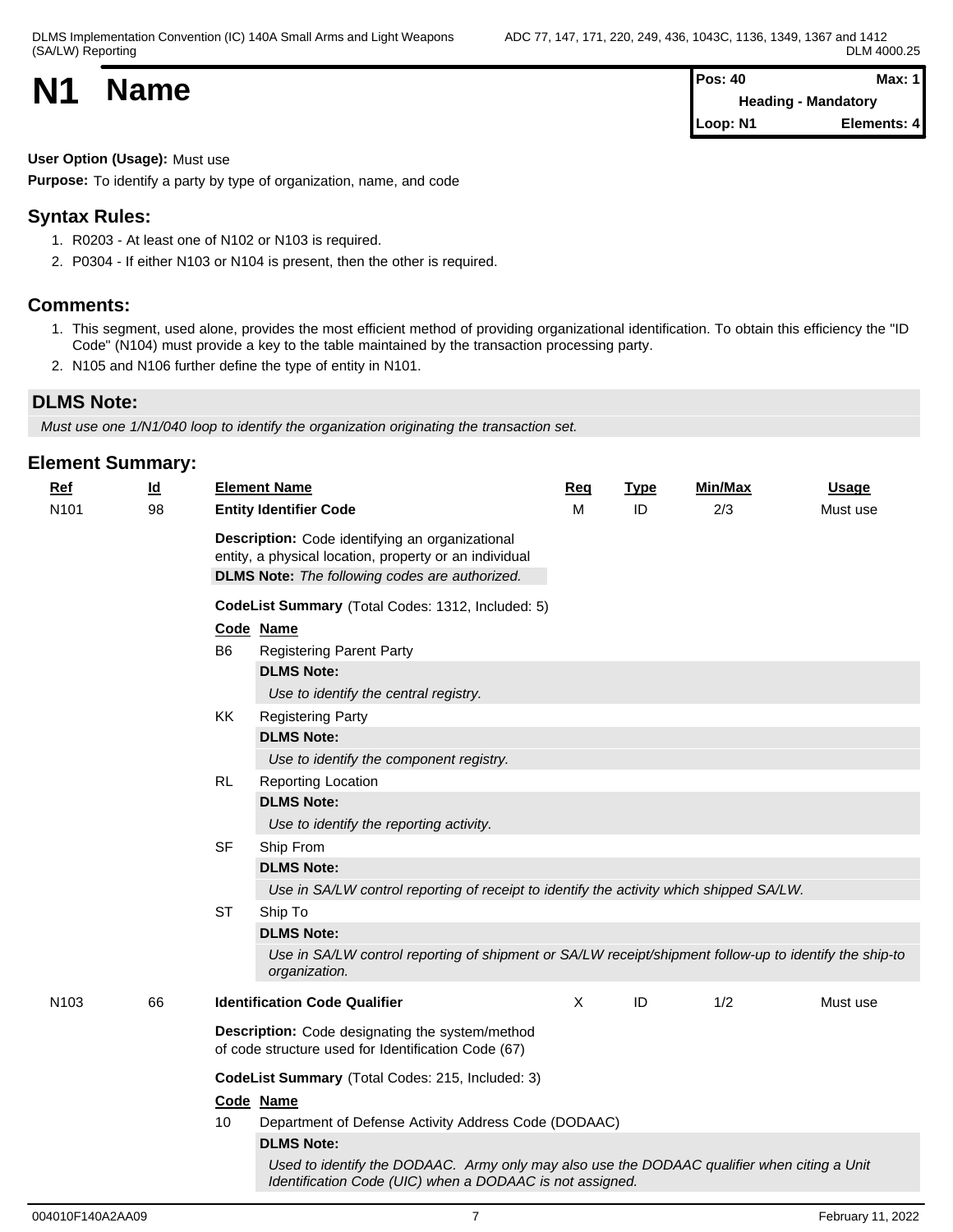DLMS Implementation Convention (IC) 140A Small Arms and Light Weapons (SA/LW) Reporting

|                  |    | Code Name                                                                                                                              |   |    |      |          |  |  |  |
|------------------|----|----------------------------------------------------------------------------------------------------------------------------------------|---|----|------|----------|--|--|--|
|                  |    | M4<br>Department of Defense Routing Identifier Code (RIC)                                                                              |   |    |      |          |  |  |  |
|                  |    | <b>UR</b><br>Uniform Resource Locator (URL)                                                                                            |   |    |      |          |  |  |  |
|                  |    | <b>DLMS Note:</b>                                                                                                                      |   |    |      |          |  |  |  |
|                  |    | DLMS enhancement; see introductory DLMS note 3a.                                                                                       |   |    |      |          |  |  |  |
| N <sub>104</sub> | 67 | <b>Identification Code</b>                                                                                                             | X | AN | 2/80 | Must use |  |  |  |
|                  |    | <b>Description:</b> Code identifying a party or other code                                                                             |   |    |      |          |  |  |  |
| N <sub>106</sub> | 98 | <b>Entity Identifier Code</b>                                                                                                          | O | ID | 2/3  | Used     |  |  |  |
|                  |    | Description: Code identifying an organizational<br>entity, a physical location, property or an individual                              |   |    |      |          |  |  |  |
|                  |    | CodeList Summary (Total Codes: 1312, Included: 1)                                                                                      |   |    |      |          |  |  |  |
|                  |    | Code Name                                                                                                                              |   |    |      |          |  |  |  |
|                  |    | <b>FR</b><br>Message From                                                                                                              |   |    |      |          |  |  |  |
|                  |    | <b>DLMS Note:</b>                                                                                                                      |   |    |      |          |  |  |  |
|                  |    | Must use one iteration with appropriate 1/N101/040 code to indicate the organization cited in N104<br>originating the transaction set. |   |    |      |          |  |  |  |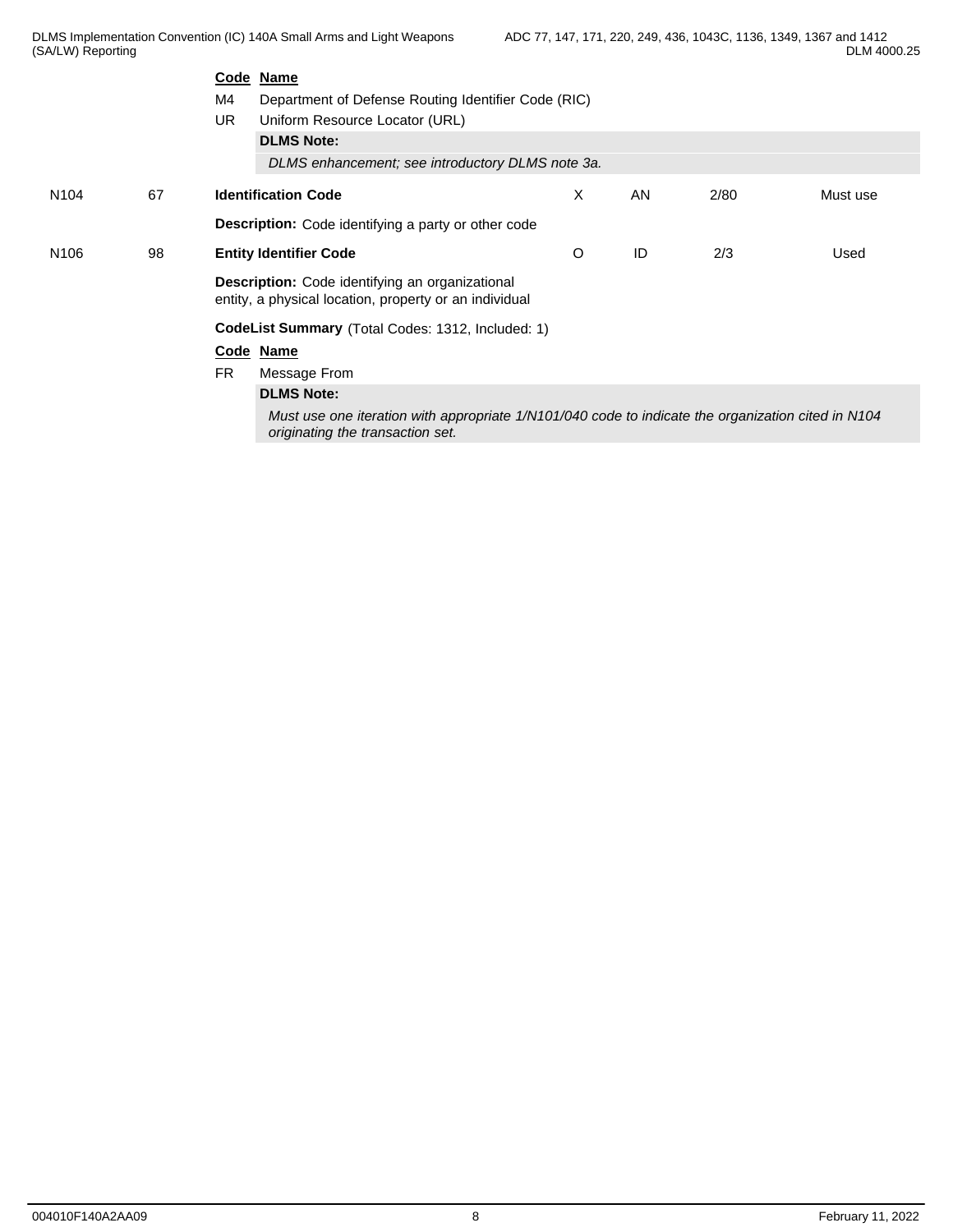# **PER** Administrative Communications Pos: 90 **Contact**

**Pos: 90 Max: 2 Heading - Optional Loop: N1 Elements: 8**

# **User Option (Usage):** Used

**Purpose:** To identify a person or office to whom administrative communications should be directed

# **Syntax Rules:**

- 1. P0304 If either PER03 or PER04 is present, then the other is required.
- 2. P0506 If either PER05 or PER06 is present, then the other is required.
- 3. P0708 If either PER07 or PER08 is present, then the other is required.

# **DLMS Note:**

*1. Use only under exceptional circumstances when requiring direct communication with the party originating the transaction set.*

*2. Use to identify a POC and multiple communication numbers. When using multiple repetitions to identify different communication numbers for a single POC, repeat the name cited in PER02.*

*3. This segment is a DLMS enhancement. See introductory DLMS note 3a.*

# **Element Summary:**

| Ref               | $\underline{\mathsf{Id}}$ | <b>Element Name</b>                                                                                                                                                                                                                                                                              | Req                                                                        | <b>Type</b> | <b>Min/Max</b> | <b>Usage</b> |  |  |  |  |
|-------------------|---------------------------|--------------------------------------------------------------------------------------------------------------------------------------------------------------------------------------------------------------------------------------------------------------------------------------------------|----------------------------------------------------------------------------|-------------|----------------|--------------|--|--|--|--|
| PER01             | 366                       | <b>Contact Function Code</b>                                                                                                                                                                                                                                                                     |                                                                            | ID          | 2/2            | Must use     |  |  |  |  |
|                   |                           | Description: Code identifying the major duty or<br>responsibility of the person or group named                                                                                                                                                                                                   |                                                                            |             |                |              |  |  |  |  |
|                   |                           | CodeList Summary (Total Codes: 230, Included: 1)                                                                                                                                                                                                                                                 |                                                                            |             |                |              |  |  |  |  |
|                   |                           | Code Name<br>IC<br><b>Information Contact</b>                                                                                                                                                                                                                                                    |                                                                            |             |                |              |  |  |  |  |
|                   |                           | <b>DLMS Note:</b>                                                                                                                                                                                                                                                                                |                                                                            |             |                |              |  |  |  |  |
|                   |                           |                                                                                                                                                                                                                                                                                                  | Must use in the first repetition to identify the primary point of contact. |             |                |              |  |  |  |  |
| PER <sub>02</sub> | 93                        | <b>Name</b>                                                                                                                                                                                                                                                                                      | $\circ$                                                                    | AN          | 1/60           | Must use     |  |  |  |  |
|                   |                           | <b>Description:</b> Free-form name                                                                                                                                                                                                                                                               |                                                                            |             |                |              |  |  |  |  |
|                   |                           | <b>DLMS Note:</b> Provide the last name, first name,<br>middle initial, and rate/rank/title, as required, of the<br>individual named as POC. Include blank spaces<br>between name components and periods after<br>initials. Do not include NMN or NM1 when a middle<br>initial is not available. |                                                                            |             |                |              |  |  |  |  |
| PER03             | 365                       | <b>Communication Number Qualifier</b>                                                                                                                                                                                                                                                            |                                                                            | ID          | 2/2            | Must use     |  |  |  |  |
|                   |                           | Description: Code identifying the type of<br>communication number                                                                                                                                                                                                                                |                                                                            |             |                |              |  |  |  |  |
|                   |                           | <b>DLMS Note:</b> 1. Use to identify the preferred<br>method of communications in PER03/04. Use<br>PER05/06 and PER07/08 to identify additional<br>communications numbers. Use additional<br>repetitions of the PER segment to identify more than<br>three communications numbers.               |                                                                            |             |                |              |  |  |  |  |
|                   |                           | 2. Do not include blank spaces or dashes between<br>numbers.                                                                                                                                                                                                                                     |                                                                            |             |                |              |  |  |  |  |
|                   |                           | CodeList Summary (Total Codes: 40, Included: 7)                                                                                                                                                                                                                                                  |                                                                            |             |                |              |  |  |  |  |
|                   |                           | Code Name                                                                                                                                                                                                                                                                                        |                                                                            |             |                |              |  |  |  |  |
|                   |                           | AU<br><b>Defense Switched Network</b>                                                                                                                                                                                                                                                            |                                                                            |             |                |              |  |  |  |  |
|                   |                           | EM<br><b>Electronic Mail</b>                                                                                                                                                                                                                                                                     |                                                                            |             |                |              |  |  |  |  |

004010F140A2AA09 9 February 11, 2022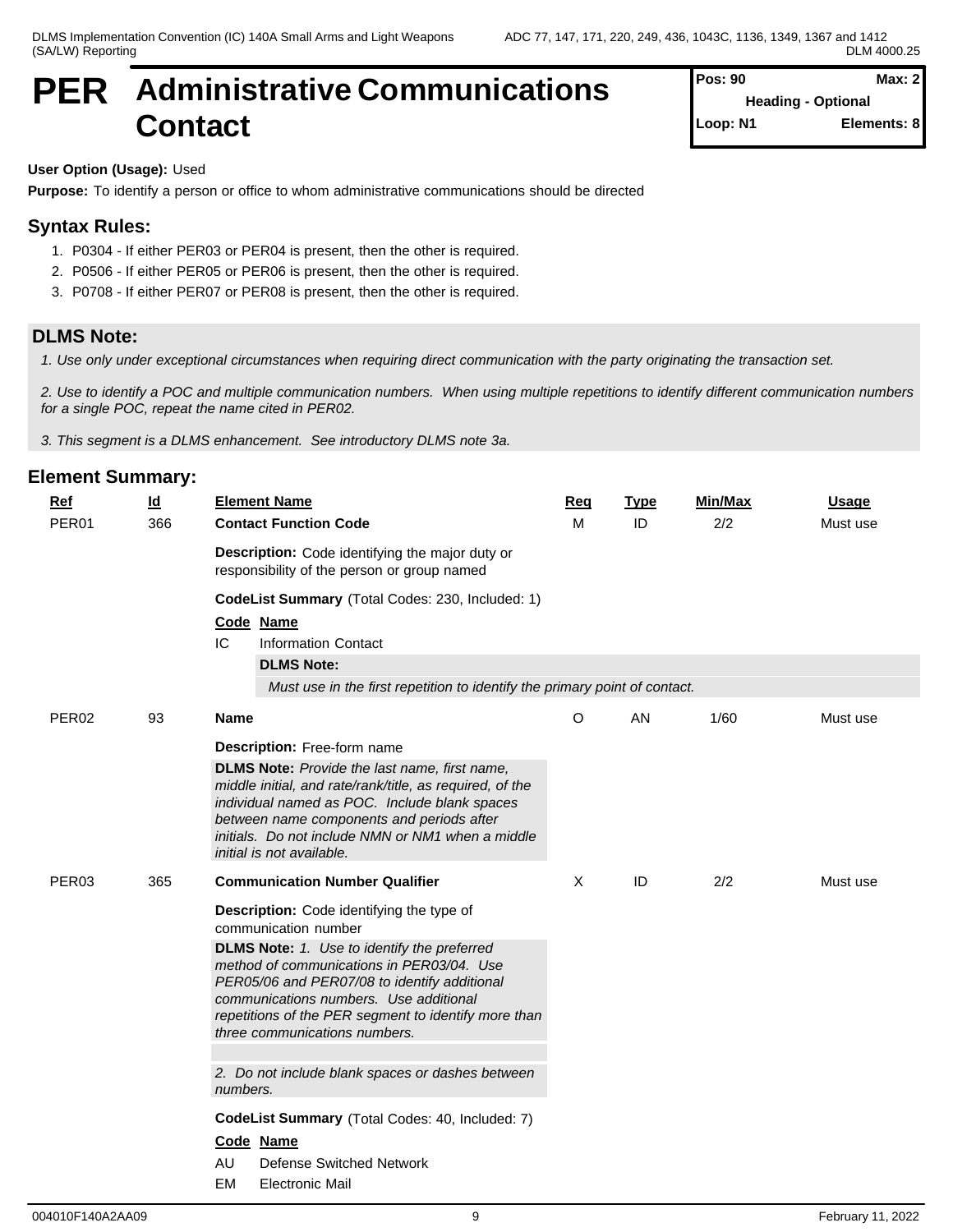|                   |     |                        | Code Name                                                                                                                                          |              |    |      |          |  |  |  |  |
|-------------------|-----|------------------------|----------------------------------------------------------------------------------------------------------------------------------------------------|--------------|----|------|----------|--|--|--|--|
|                   |     | <b>FX</b>              | Facsimile                                                                                                                                          |              |    |      |          |  |  |  |  |
|                   |     | $\mathsf{I}\mathsf{T}$ | International Telephone                                                                                                                            |              |    |      |          |  |  |  |  |
|                   |     |                        | <b>DLMS Note:</b>                                                                                                                                  |              |    |      |          |  |  |  |  |
|                   |     | <b>TE</b>              | Include country and city code.                                                                                                                     |              |    |      |          |  |  |  |  |
|                   |     | TL.                    | Telephone<br>Telex                                                                                                                                 |              |    |      |          |  |  |  |  |
|                   |     | <b>TX</b>              | <b>TWX</b>                                                                                                                                         |              |    |      |          |  |  |  |  |
|                   |     |                        | <b>Communication Number</b>                                                                                                                        | X            | AN | 1/80 | Must use |  |  |  |  |
| PER <sub>04</sub> | 364 |                        |                                                                                                                                                    |              |    |      |          |  |  |  |  |
|                   |     |                        | <b>Description:</b> Complete communications number<br>including country or area code when applicable                                               |              |    |      |          |  |  |  |  |
| PER <sub>05</sub> | 365 |                        | <b>Communication Number Qualifier</b>                                                                                                              | X            | ID | 2/2  | Used     |  |  |  |  |
|                   |     |                        | Description: Code identifying the type of<br>communication number                                                                                  |              |    |      |          |  |  |  |  |
|                   |     |                        | DLMS Note: 1. Use to identify an alternate, or<br>secondary, communications number which can be<br>used to contact the entity identified in PER01. |              |    |      |          |  |  |  |  |
|                   |     |                        | 2. Do not include blank spaces or dashes between<br>numbers.                                                                                       |              |    |      |          |  |  |  |  |
|                   |     |                        | CodeList Summary (Total Codes: 40, Included: 8)                                                                                                    |              |    |      |          |  |  |  |  |
|                   |     |                        | Code Name                                                                                                                                          |              |    |      |          |  |  |  |  |
|                   |     | AU                     | <b>Defense Switched Network</b>                                                                                                                    |              |    |      |          |  |  |  |  |
|                   |     | EM                     | <b>Electronic Mail</b>                                                                                                                             |              |    |      |          |  |  |  |  |
|                   |     | EX                     | <b>Telephone Extension</b>                                                                                                                         |              |    |      |          |  |  |  |  |
|                   |     |                        | <b>DLMS Note:</b>                                                                                                                                  |              |    |      |          |  |  |  |  |
|                   |     |                        | Use immediately following code AU, IT, or TE to identify telephone extension.                                                                      |              |    |      |          |  |  |  |  |
|                   |     | <b>FX</b>              | Facsimile                                                                                                                                          |              |    |      |          |  |  |  |  |
|                   |     | $\mathsf{I}\mathsf{T}$ | International Telephone                                                                                                                            |              |    |      |          |  |  |  |  |
|                   |     |                        | <b>DLMS Note:</b>                                                                                                                                  |              |    |      |          |  |  |  |  |
|                   |     |                        | Include country and city code.                                                                                                                     |              |    |      |          |  |  |  |  |
|                   |     | TE                     | Telephone                                                                                                                                          |              |    |      |          |  |  |  |  |
|                   |     | TL.                    | Telex                                                                                                                                              |              |    |      |          |  |  |  |  |
|                   |     | <b>TX</b>              | <b>TWX</b>                                                                                                                                         |              |    |      |          |  |  |  |  |
| PER06             | 364 |                        | <b>Communication Number</b>                                                                                                                        | X            | AN | 1/80 | Used     |  |  |  |  |
|                   |     |                        | <b>Description:</b> Complete communications number<br>including country or area code when applicable                                               |              |    |      |          |  |  |  |  |
| PER07             | 365 |                        | <b>Communication Number Qualifier</b>                                                                                                              | $\mathsf{X}$ | ID | 2/2  | Used     |  |  |  |  |
|                   |     |                        | Description: Code identifying the type of<br>communication number                                                                                  |              |    |      |          |  |  |  |  |
|                   |     |                        | DLMS Note: 1. Use to identify an alternate, or                                                                                                     |              |    |      |          |  |  |  |  |
|                   |     |                        | secondary, communications number which can be<br>used to contact the entity identified in PER01.                                                   |              |    |      |          |  |  |  |  |
|                   |     | numbers.               | 2. Do not include blank spaces or dashes between                                                                                                   |              |    |      |          |  |  |  |  |
|                   |     |                        | CodeList Summary (Total Codes: 40, Included: 8)                                                                                                    |              |    |      |          |  |  |  |  |
|                   |     |                        | Code Name                                                                                                                                          |              |    |      |          |  |  |  |  |
|                   |     | AU                     | <b>Defense Switched Network</b>                                                                                                                    |              |    |      |          |  |  |  |  |
|                   |     | EM                     | <b>Electronic Mail</b>                                                                                                                             |              |    |      |          |  |  |  |  |
|                   |     | EX                     | <b>Telephone Extension</b>                                                                                                                         |              |    |      |          |  |  |  |  |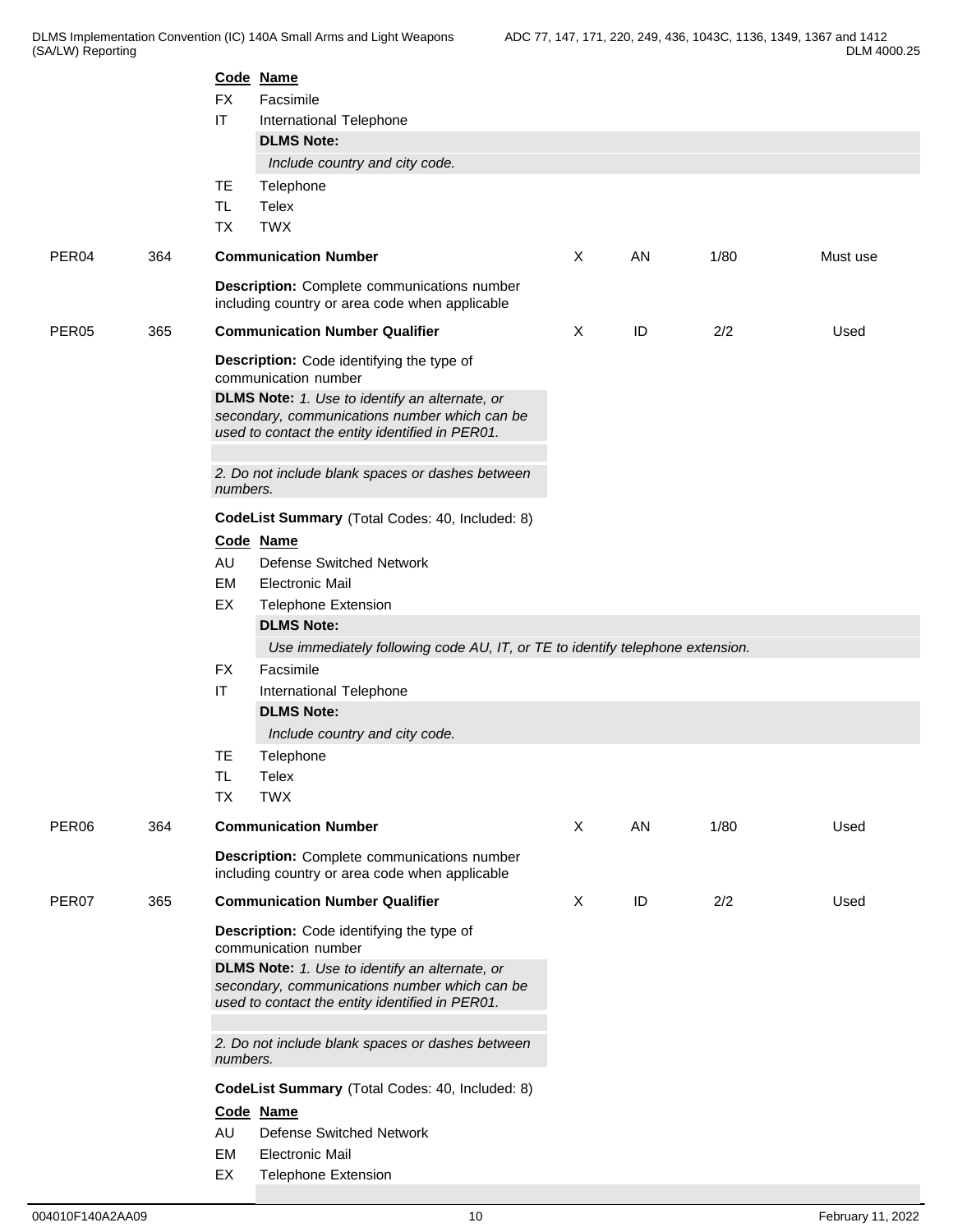|                   |     |           | Code Name                                                                                            |   |    |      |      |  |  |  |  |
|-------------------|-----|-----------|------------------------------------------------------------------------------------------------------|---|----|------|------|--|--|--|--|
|                   |     |           | <b>DLMS Note:</b>                                                                                    |   |    |      |      |  |  |  |  |
|                   |     |           | Use immediately following code AU, IT, or TE to identify telephone extension.                        |   |    |      |      |  |  |  |  |
|                   |     | <b>FX</b> | Facsimile                                                                                            |   |    |      |      |  |  |  |  |
|                   |     | IT        | International Telephone                                                                              |   |    |      |      |  |  |  |  |
|                   |     |           | <b>DLMS Note:</b>                                                                                    |   |    |      |      |  |  |  |  |
|                   |     |           | Include country and city code.                                                                       |   |    |      |      |  |  |  |  |
|                   |     | TE.       | Telephone                                                                                            |   |    |      |      |  |  |  |  |
|                   |     | TL        | Telex                                                                                                |   |    |      |      |  |  |  |  |
|                   |     | ТX        | <b>TWX</b>                                                                                           |   |    |      |      |  |  |  |  |
| PER <sub>08</sub> | 364 |           | <b>Communication Number</b>                                                                          | Х | AN | 1/80 | Used |  |  |  |  |
|                   |     |           | <b>Description:</b> Complete communications number<br>including country or area code when applicable |   |    |      |      |  |  |  |  |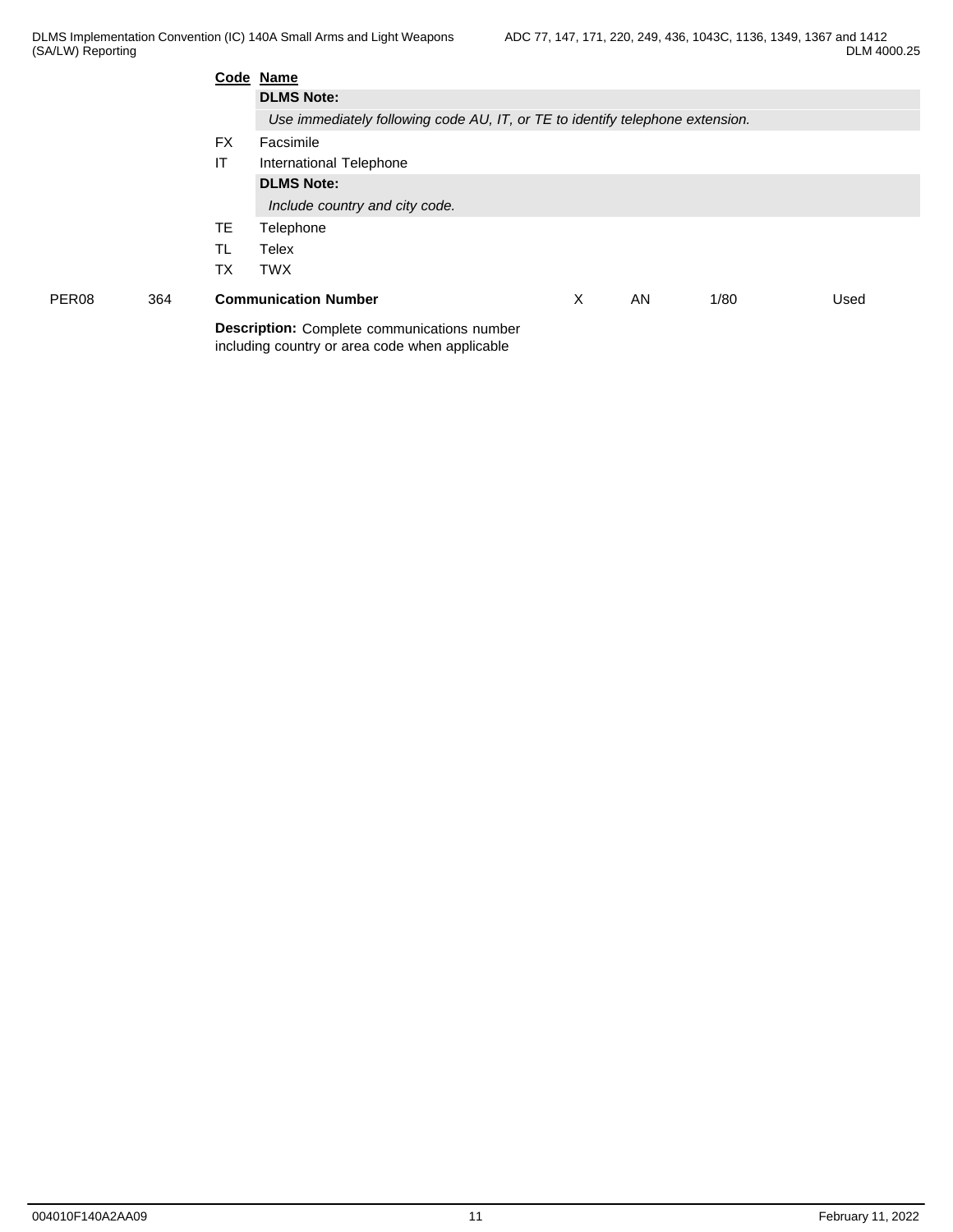

| <b>Pos: 10</b> | Max: 11            |
|----------------|--------------------|
|                | Detail - Mandatory |
| Loop: LX       | Elements: 11       |

**User Option (Usage):** Must use

**Purpose:** To reference a line number in a transaction set

# **DLMS Note:**

*Must use as a counter to identify the number of 2/LX/010 loop iterations in the transaction set.*

| $Ref$ | <u>ld</u> | <b>Element Name</b>                                                                                                                  | Reg | Type | Min/Max | <u>Usage</u> |
|-------|-----------|--------------------------------------------------------------------------------------------------------------------------------------|-----|------|---------|--------------|
| LX01  | 554       | <b>Assigned Number</b>                                                                                                               |     | N0   | 1/6     | Must use     |
|       |           | <b>Description:</b> Number assigned for differentiation<br>within a transaction set                                                  |     |      |         |              |
|       |           | DLMS Note: In the first 2/LX/010 loop iteration cite<br>numeric 1. In each subsequent loop iteration<br>increase incrementally by 1. |     |      |         |              |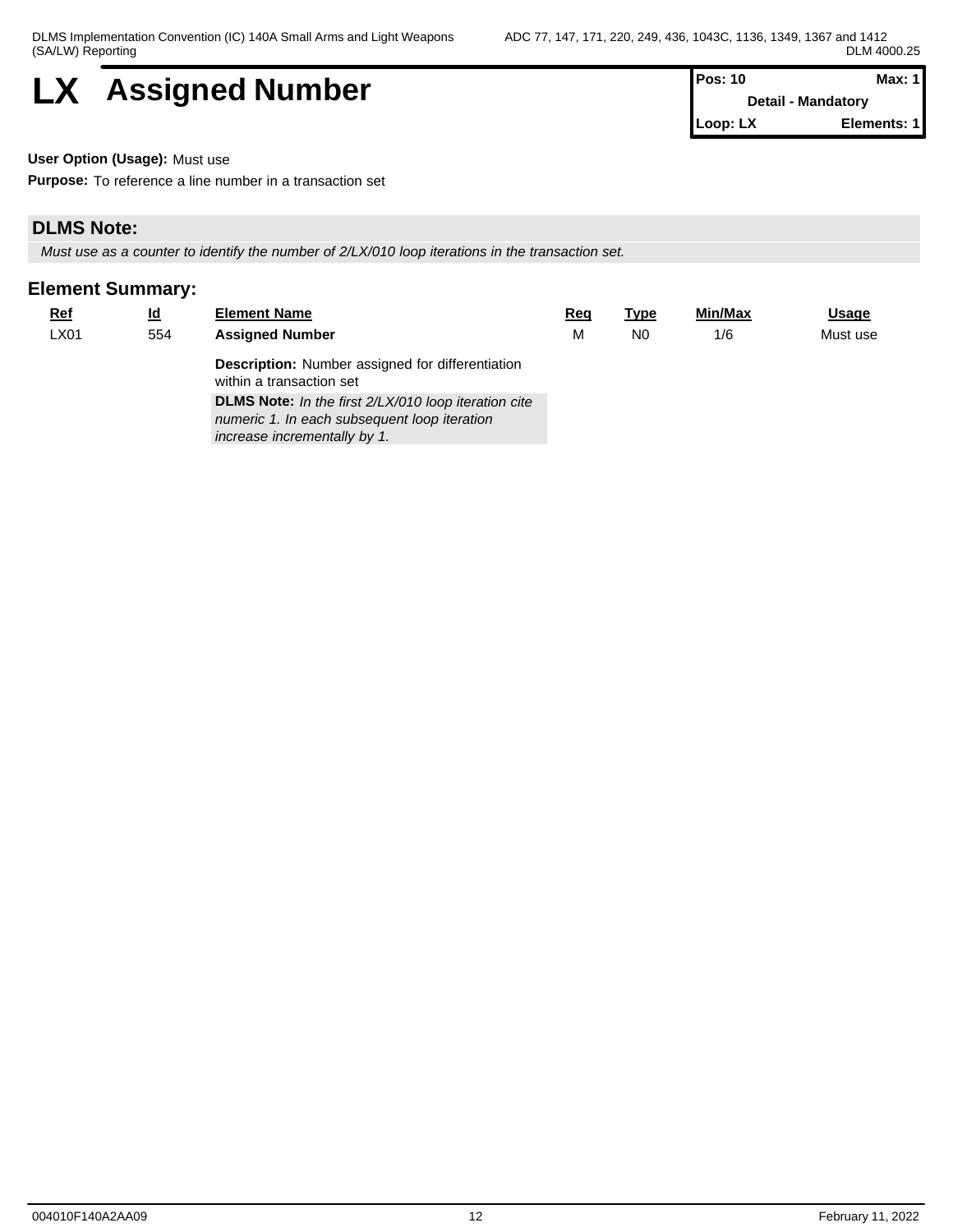# **REF** Reference Identification

| $Pos: 15$  | Max: >11                 |  |
|------------|--------------------------|--|
|            | <b>Detail - Optional</b> |  |
| $Loop: LX$ | Elements: 3              |  |

**User Option (Usage):** Used

**Purpose:** To specify identifying information

# **Syntax Rules:**

1. R0203 - At least one of REF02 or REF03 is required.

# **Semantics:**

1. REF04 contains data relating to the value cited in REF02.

# **DLMS Note:**

*Must use to identify the transaction number and suffix associated with the transaction.*

| <b>Ref</b><br>REF01 | $\underline{\mathsf{Id}}$<br>128 | <b>Element Name</b><br><b>Reference Identification Qualifier</b>                                                                                                                                                              | Req<br>м | <b>Type</b><br>ID | <b>Min/Max</b><br>2/3 | <b>Usage</b><br>Must use |  |  |  |  |  |
|---------------------|----------------------------------|-------------------------------------------------------------------------------------------------------------------------------------------------------------------------------------------------------------------------------|----------|-------------------|-----------------------|--------------------------|--|--|--|--|--|
|                     |                                  | Description: Code qualifying the Reference<br>Identification                                                                                                                                                                  |          |                   |                       |                          |  |  |  |  |  |
|                     |                                  | CodeList Summary (Total Codes: 1503, Included: 1)<br>Code Name<br><b>Transaction Reference Number</b><br><b>TN</b><br><b>DLMS Note:</b><br>Use to identify the transaction number. This is also known as the document number. |          |                   |                       |                          |  |  |  |  |  |
| REF <sub>02</sub>   | 127                              | <b>Reference Identification</b>                                                                                                                                                                                               | X        | AN                | 1/30                  | Must use                 |  |  |  |  |  |
|                     |                                  | Description: Reference information as defined for a<br>particular Transaction Set or as specified by the<br>Reference Identification Qualifier                                                                                |          |                   |                       |                          |  |  |  |  |  |
| REF04               | C040                             | <b>Reference Identifier</b>                                                                                                                                                                                                   | $\circ$  | Comp              |                       | Used                     |  |  |  |  |  |
|                     |                                  | <b>Description:</b> To identify one or more reference<br>numbers or identification numbers as specified by<br>the Reference Qualifier                                                                                         |          |                   |                       |                          |  |  |  |  |  |
| REF04-01            | 128                              | <b>Reference Identification Qualifier</b>                                                                                                                                                                                     | M        | ID                | 2/3                   | Must use                 |  |  |  |  |  |
|                     |                                  | Description: Code qualifying the Reference<br>Identification                                                                                                                                                                  |          |                   |                       |                          |  |  |  |  |  |
|                     |                                  | CodeList Summary (Total Codes: 1503, Included: 1)<br>Code Name<br>Suffix<br>W8                                                                                                                                                |          |                   |                       |                          |  |  |  |  |  |
|                     |                                  | <b>DLMS Note:</b><br>Use with code TN to identify the transaction number suffix.                                                                                                                                              |          |                   |                       |                          |  |  |  |  |  |
| REF04-02            | 127                              | <b>Reference Identification</b>                                                                                                                                                                                               | M        | AN                | 1/30                  | Must use                 |  |  |  |  |  |
|                     |                                  | Description: Reference information as defined for a<br>particular Transaction Set or as specified by the<br>Reference Identification Qualifier                                                                                |          |                   |                       |                          |  |  |  |  |  |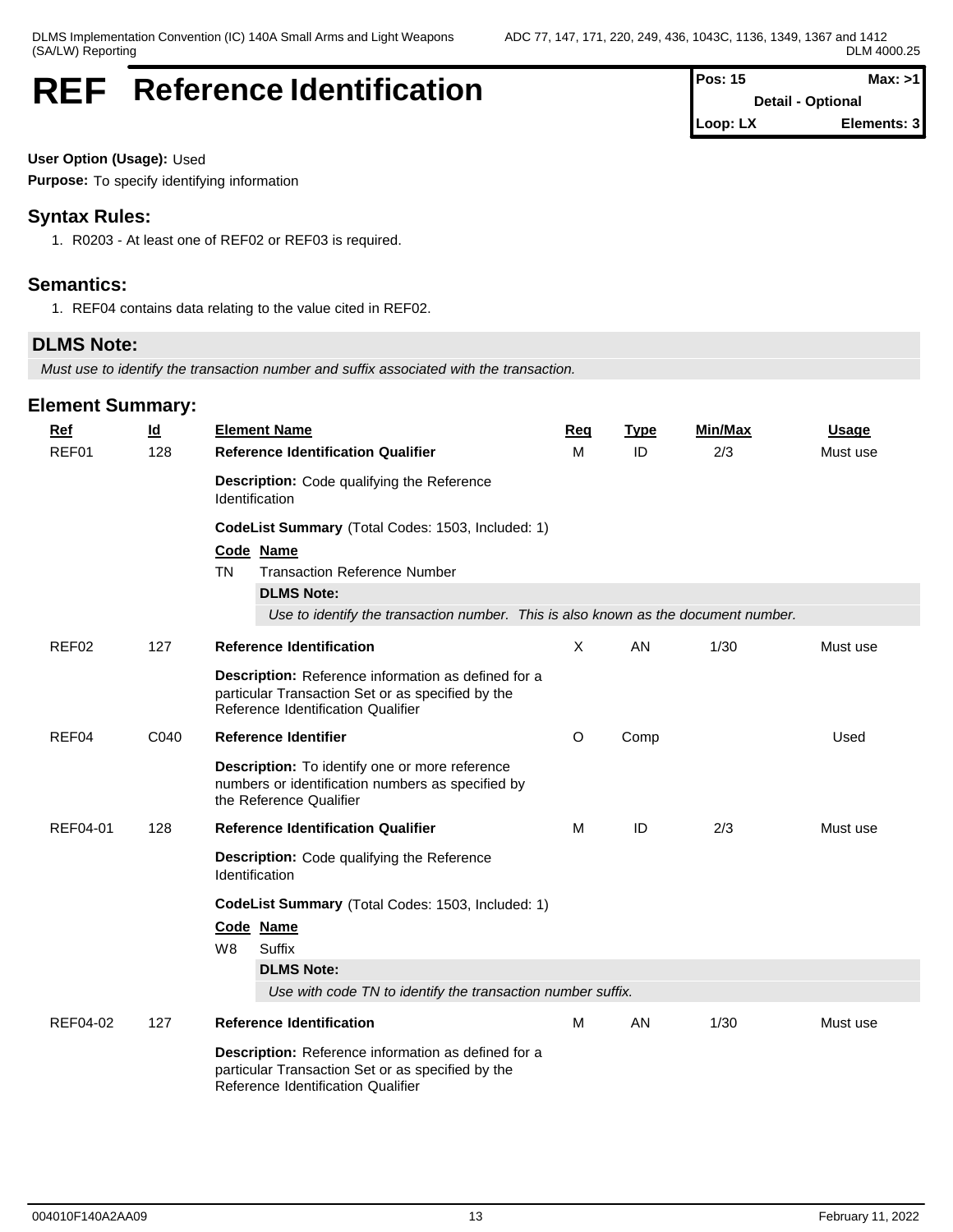| <b>N1</b><br><b>Name</b> | Max: 1<br>Pos: 20         |             |  |
|--------------------------|---------------------------|-------------|--|
|                          | <b>Detail - Mandatory</b> |             |  |
|                          | Loop: N1                  | Elements: 4 |  |

**User Option (Usage):** Must use

**Purpose:** To identify a party by type of organization, name, and code

# **Syntax Rules:**

- 1. R0203 At least one of N102 or N103 is required.
- 2. P0304 If either N103 or N104 is present, then the other is required.

# **Comments:**

- 1. This segment, used alone, provides the most efficient method of providing organizational identification. To obtain this efficiency the "ID Code" (N104) must provide a key to the table maintained by the transaction processing party.
- 2. N105 and N106 further define the type of entity in N101.

| Ref              | <u>ld</u> | <b>Element Name</b>                                                                                                                                                                                                                                                                               | Req          | <b>Type</b><br>ID | Min/Max | <b>Usage</b> |
|------------------|-----------|---------------------------------------------------------------------------------------------------------------------------------------------------------------------------------------------------------------------------------------------------------------------------------------------------|--------------|-------------------|---------|--------------|
| N101             | 98        | <b>Entity Identifier Code</b><br>Description: Code identifying an organizational<br>entity, a physical location, property or an individual<br><b>DLMS Note:</b> The following codes are authorized.<br>CodeList Summary (Total Codes: 1312, Included: 6)                                          | м            |                   | 2/3     | Must use     |
|                  |           | Code Name                                                                                                                                                                                                                                                                                         |              |                   |         |              |
|                  |           | <b>Registering Parent Party</b><br>B6                                                                                                                                                                                                                                                             |              |                   |         |              |
|                  |           | <b>DLMS Note:</b>                                                                                                                                                                                                                                                                                 |              |                   |         |              |
|                  |           | Use to identify the central registry.                                                                                                                                                                                                                                                             |              |                   |         |              |
|                  |           | KK<br><b>Registering Party</b>                                                                                                                                                                                                                                                                    |              |                   |         |              |
|                  |           | <b>DLMS Note:</b>                                                                                                                                                                                                                                                                                 |              |                   |         |              |
|                  |           | Use to identify the component registry.                                                                                                                                                                                                                                                           |              |                   |         |              |
|                  |           | QD<br>Responsible Party                                                                                                                                                                                                                                                                           |              |                   |         |              |
|                  |           | <b>DLMS Note:</b>                                                                                                                                                                                                                                                                                 |              |                   |         |              |
|                  |           | Use to identify the accountable organization responsible for the small arms. Identify the organization<br>that last possessed the small arms when transmitting small arms reports of shipment. Identify the new<br>accountable organization when changing or correcting the accountable activity. |              |                   |         |              |
|                  |           | <b>RL</b><br><b>Reporting Location</b>                                                                                                                                                                                                                                                            |              |                   |         |              |
|                  |           | <b>DLMS Note:</b>                                                                                                                                                                                                                                                                                 |              |                   |         |              |
|                  |           | Use to identify reporting activity when different from accountable activity.                                                                                                                                                                                                                      |              |                   |         |              |
|                  |           | <b>SF</b><br>Ship From                                                                                                                                                                                                                                                                            |              |                   |         |              |
|                  |           | <b>DLMS Note:</b>                                                                                                                                                                                                                                                                                 |              |                   |         |              |
|                  |           | Use in small arms reports of receipt to identify the activity which shipped small arms.                                                                                                                                                                                                           |              |                   |         |              |
|                  |           | <b>ST</b><br>Ship To                                                                                                                                                                                                                                                                              |              |                   |         |              |
|                  |           | <b>DLMS Note:</b>                                                                                                                                                                                                                                                                                 |              |                   |         |              |
|                  |           | Use in small arms reports of shipment or inquiries about small arms reports of shipment to identify the<br>ship-to organization.                                                                                                                                                                  |              |                   |         |              |
| N <sub>103</sub> | 66        | <b>Identification Code Qualifier</b>                                                                                                                                                                                                                                                              | $\mathsf{X}$ | ID                | 1/2     | Must use     |
|                  |           | <b>Description:</b> Code designating the system/method<br>of code structure used for Identification Code (67)                                                                                                                                                                                     |              |                   |         |              |
|                  |           | CodeList Summary (Total Codes: 215, Included: 3)                                                                                                                                                                                                                                                  |              |                   |         |              |
|                  |           | Code Name                                                                                                                                                                                                                                                                                         |              |                   |         |              |
|                  |           | 10<br>Department of Defense Activity Address Code (DODAAC)                                                                                                                                                                                                                                        |              |                   |         |              |
|                  |           | <b>DLMS Note:</b>                                                                                                                                                                                                                                                                                 |              |                   |         |              |
|                  |           |                                                                                                                                                                                                                                                                                                   |              |                   |         |              |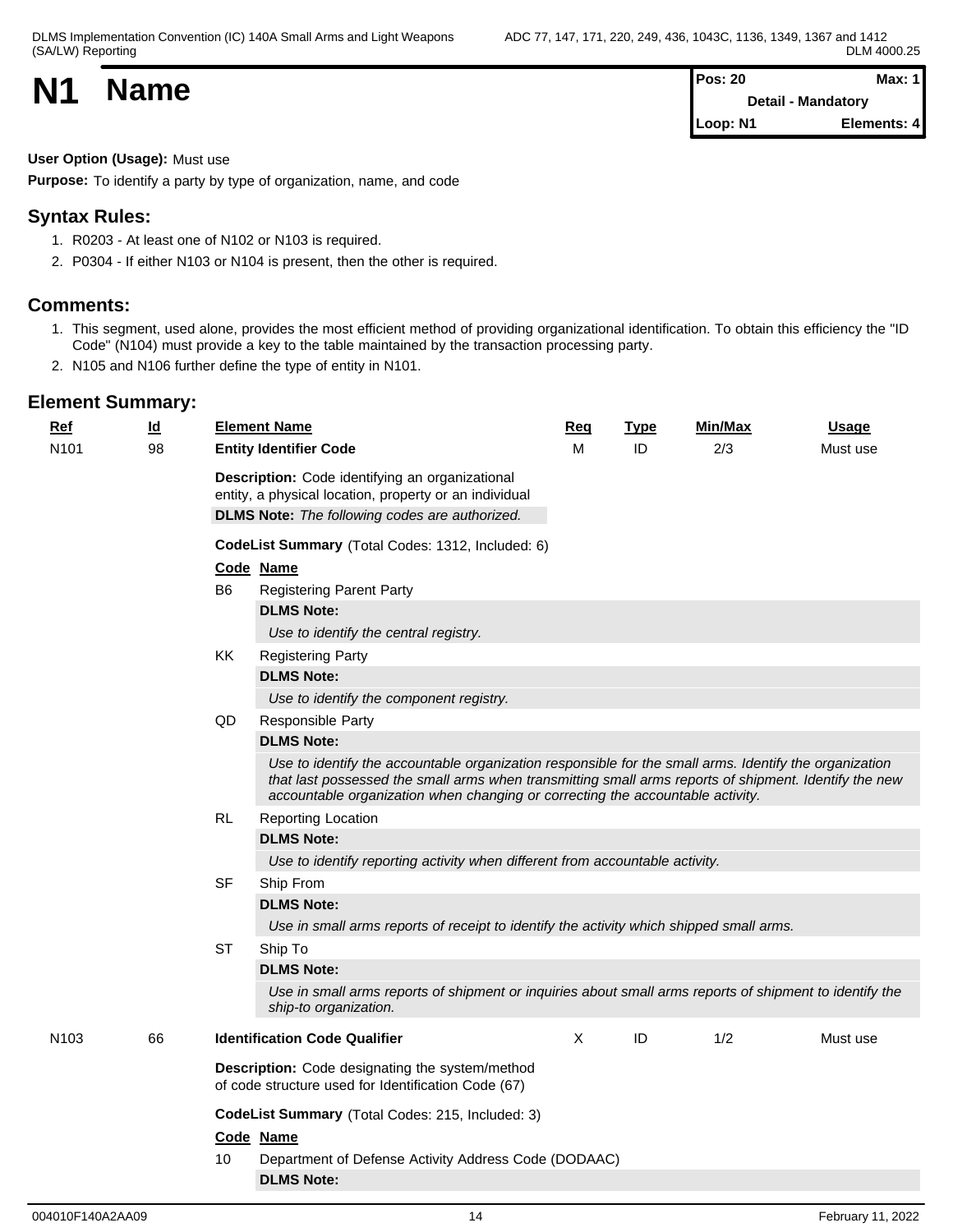|                  |    |                                                          | Code Name                                                                                                                                               |         |    |      |          |  |  |
|------------------|----|----------------------------------------------------------|---------------------------------------------------------------------------------------------------------------------------------------------------------|---------|----|------|----------|--|--|
|                  |    |                                                          | Used to identify the DODAAC. Army only may also use the DODAAC qualifier when citing a Unit<br>Identification Code (UIC) when a DODAAC is not assigned. |         |    |      |          |  |  |
|                  |    | M4                                                       | Department of Defense Routing Identifier Code (RIC)                                                                                                     |         |    |      |          |  |  |
|                  |    | <b>UR</b>                                                | Uniform Resource Locator (URL)                                                                                                                          |         |    |      |          |  |  |
|                  |    |                                                          | <b>DLMS Note:</b>                                                                                                                                       |         |    |      |          |  |  |
|                  |    |                                                          | DLMS enhancement; see introductory DLMS note 3a.                                                                                                        |         |    |      |          |  |  |
| N <sub>104</sub> | 67 |                                                          | <b>Identification Code</b>                                                                                                                              | X       | AN | 2/80 | Must use |  |  |
|                  |    |                                                          | Description: Code identifying a party or other code                                                                                                     |         |    |      |          |  |  |
| N <sub>106</sub> | 98 |                                                          | <b>Entity Identifier Code</b>                                                                                                                           | $\circ$ | ID | 2/3  | Used     |  |  |
|                  |    |                                                          | Description: Code identifying an organizational                                                                                                         |         |    |      |          |  |  |
|                  |    |                                                          | entity, a physical location, property or an individual                                                                                                  |         |    |      |          |  |  |
|                  |    |                                                          | <b>DLMS Note:</b> The following codes are authorized.                                                                                                   |         |    |      |          |  |  |
|                  |    | <b>CodeList Summary</b> (Total Codes: 1312, Included: 1) |                                                                                                                                                         |         |    |      |          |  |  |
|                  |    |                                                          | Code Name                                                                                                                                               |         |    |      |          |  |  |
|                  |    | <b>TO</b>                                                | Message To                                                                                                                                              |         |    |      |          |  |  |
|                  |    |                                                          | <b>DLMS Note:</b>                                                                                                                                       |         |    |      |          |  |  |
|                  |    |                                                          | Use with the appropriate 2/N101/020 codes to indicate the organizations cited in N104 are receiving the<br>transaction.                                 |         |    |      |          |  |  |
|                  |    |                                                          |                                                                                                                                                         |         |    |      |          |  |  |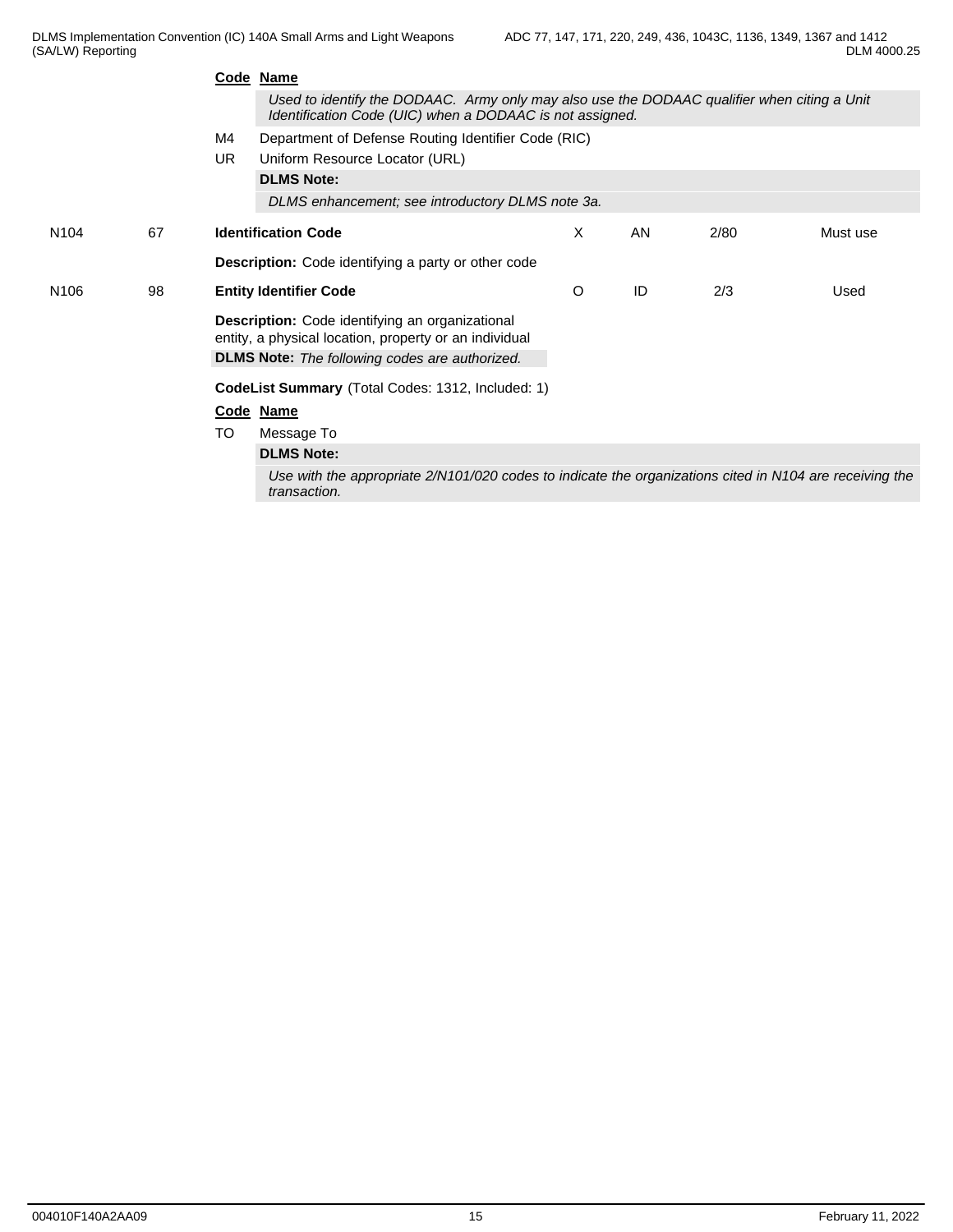# **LM** Code Source Information **Pos: 86 Max: 1 Max: 1**

**Detail - Optional Loop: LM Elements: 2**

### **User Option (Usage):** Used

**Purpose:** To transmit standard code list identification information

## **Comments:**

1. LM02 identifies the applicable industry code list source information.

### **DLMS Note:**

*Must use the 2/LM/086 loop to identify coded information maintained in department or agency documentation.*

| $Ref$<br><b>LM01</b> | $\underline{\mathsf{Id}}$<br>559 | <b>Element Name</b><br><b>Agency Qualifier Code</b>                                                    | <u>Req</u><br>M | <u>Type</u><br>ID | Min/Max<br>2/2 | Usage<br>Must use |
|----------------------|----------------------------------|--------------------------------------------------------------------------------------------------------|-----------------|-------------------|----------------|-------------------|
|                      |                                  | Description: Code identifying the agency assigning<br>the code values                                  |                 |                   |                |                   |
|                      |                                  | CodeList Summary (Total Codes: 176, Included: 1)<br>Code Name<br>Department of Defense (DoD)<br>DF     |                 |                   |                |                   |
| LMO2                 | 822                              | <b>Source Subqualifier</b>                                                                             | O               | AN                | 1/15           | Used              |
|                      |                                  | <b>Description:</b> A reference that indicates the table or<br>text maintained by the Source Qualifier |                 |                   |                |                   |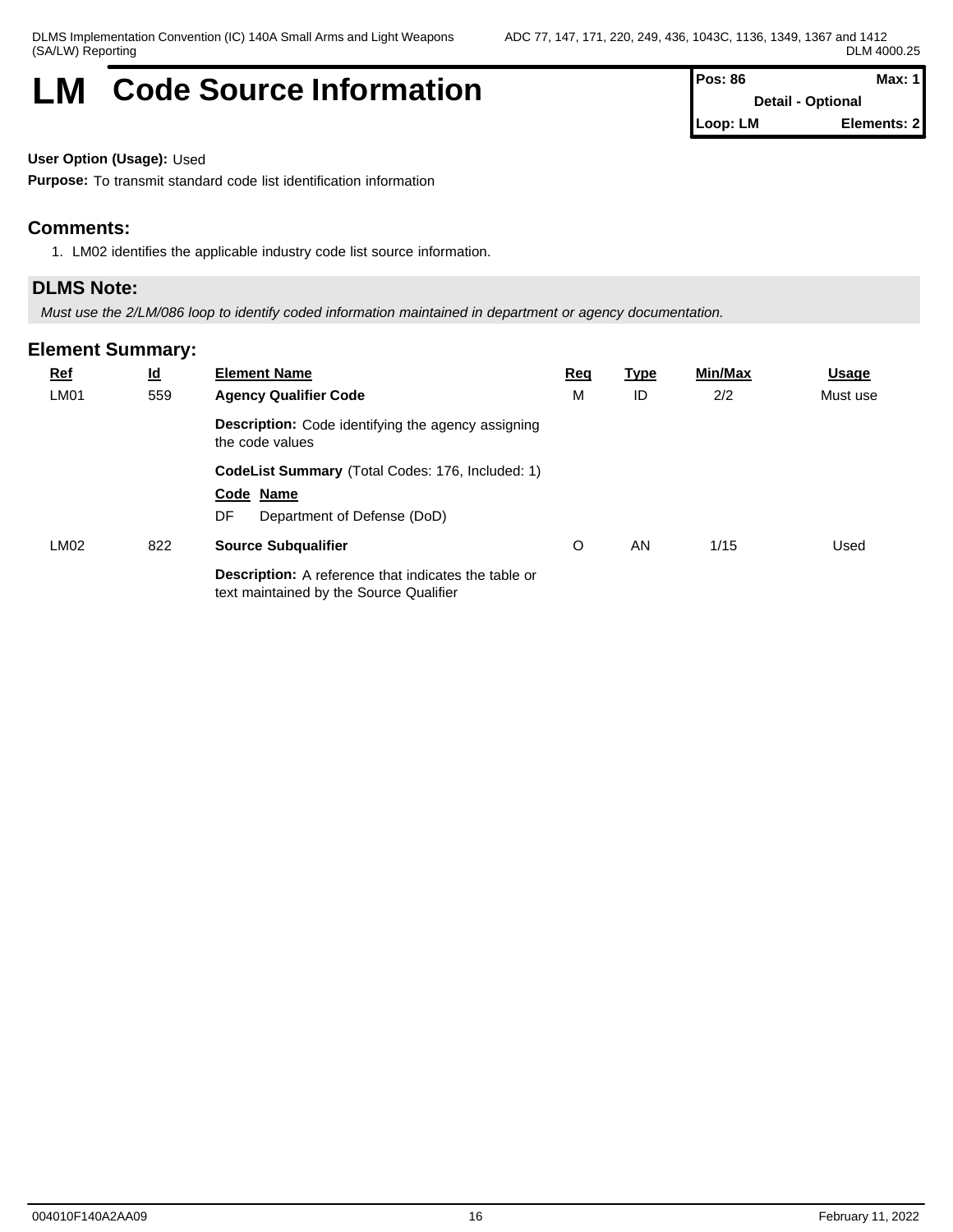# **LQ** Industry Code

| Pos: 87  | Max: 100           |  |
|----------|--------------------|--|
|          | Detail - Mandatory |  |
| Loop: LM | Elements: 2        |  |

#### **User Option (Usage):** Must use

**Purpose:** Code to transmit standard industry codes

## **Syntax Rules:**

1. C0102 - If LQ01 is present, then LQ02 is required.

# **DLMS Note:**

*Use to identify codes consistent with management information requirements.*

## **Element Summary:**

| <u>Ref</u> | $\underline{\mathsf{Id}}$ |                | <b>Element Name</b>                                                                                                                                                                                                                                                                                                                                                                                                                                                                               | <u>Req</u> | <b>Type</b> | <b>Min/Max</b> | Usage    |
|------------|---------------------------|----------------|---------------------------------------------------------------------------------------------------------------------------------------------------------------------------------------------------------------------------------------------------------------------------------------------------------------------------------------------------------------------------------------------------------------------------------------------------------------------------------------------------|------------|-------------|----------------|----------|
| LQ01       | 1270                      |                | <b>Code List Qualifier Code</b>                                                                                                                                                                                                                                                                                                                                                                                                                                                                   | $\Omega$   | ID          | 1/3            | Must use |
|            |                           | code list      | <b>Description:</b> Code identifying a specific industry<br><b>DLMS Note:</b> The following codes are authorized.                                                                                                                                                                                                                                                                                                                                                                                 |            |             |                |          |
|            |                           |                | CodeList Summary (Total Codes: 558, Included: 10)                                                                                                                                                                                                                                                                                                                                                                                                                                                 |            |             |                |          |
|            |                           |                | Code Name                                                                                                                                                                                                                                                                                                                                                                                                                                                                                         |            |             |                |          |
|            |                           | 0              | Document Identification Code                                                                                                                                                                                                                                                                                                                                                                                                                                                                      |            |             |                |          |
|            |                           |                | <b>DLMS Note:</b>                                                                                                                                                                                                                                                                                                                                                                                                                                                                                 |            |             |                |          |
|            |                           |                | 1. The MILSTRAP DIC is retained in the DLMS to facilitate transaction conversion in a mixed legacy<br>MILSTRAP/DLMS environment. Continued support in a full DLMS environment will be assessed at a<br>future date.                                                                                                                                                                                                                                                                               |            |             |                |          |
|            |                           |                | 2. Future streamlined data; see introductory DLMS note 3c.                                                                                                                                                                                                                                                                                                                                                                                                                                        |            |             |                |          |
|            |                           | A <sub>9</sub> | Supplemental Data                                                                                                                                                                                                                                                                                                                                                                                                                                                                                 |            |             |                |          |
|            |                           |                | <b>DLMS Note:</b>                                                                                                                                                                                                                                                                                                                                                                                                                                                                                 |            |             |                |          |
|            |                           |                | 1. Use to identify supplemental address/data.                                                                                                                                                                                                                                                                                                                                                                                                                                                     |            |             |                |          |
|            |                           |                | 2. During the legacy MILSTRAP/DLMS transition, this field will be used to perpetuate/populate the<br>MILSTRAP Supplemental Address (SUPAAD) field. During this time, field size is restricted to 6<br>positions; see introductory DLMS note 3d.<br>3. Expanded use of this field for supplemental data without size restriction is a DLMS enhancement; see<br>introductory DLMS note 3a.<br>4. Under full DLMS, the requirement to pass activity address information within the supplemental data |            |             |                |          |
|            |                           |                | field will be streamlined. Activity address data previously contained in the SUPAAD will be reflected<br>exclusively in the N1 segment. Future streamlined data; see introductory DLMS note 3c.                                                                                                                                                                                                                                                                                                   |            |             |                |          |
|            |                           | AJ             | <b>Utilization Code</b>                                                                                                                                                                                                                                                                                                                                                                                                                                                                           |            |             |                |          |
|            |                           |                | <b>DLMS Note:</b>                                                                                                                                                                                                                                                                                                                                                                                                                                                                                 |            |             |                |          |
|            |                           |                | 1. Under legacy MILSTRAP, this is the first position of the document serial number.                                                                                                                                                                                                                                                                                                                                                                                                               |            |             |                |          |
|            |                           |                | 2. DLMS enhancement; see introductory DLMS note 3a.                                                                                                                                                                                                                                                                                                                                                                                                                                               |            |             |                |          |
|            |                           | EW             | Small Arms Error Transaction Reject Code                                                                                                                                                                                                                                                                                                                                                                                                                                                          |            |             |                |          |
|            |                           | EX             | <b>Small Arms Transaction Code</b>                                                                                                                                                                                                                                                                                                                                                                                                                                                                |            |             |                |          |
|            |                           | GQ             | <b>Group Qualifier Code</b>                                                                                                                                                                                                                                                                                                                                                                                                                                                                       |            |             |                |          |
|            |                           |                | <b>DLMS Note:</b><br>1. Use to identify the MMAC for NSNs to be managed by a specific manager (i.e., system, program,<br>aggregation, selected FSC, technology group). This is an Air Force-unique data element, meaningful to<br>the Air Force only. Non-Air Force Components perpetuate without action, when available.                                                                                                                                                                         |            |             |                |          |
|            |                           |                | A data maintenance action was approved in version 5010. The approved code/name is "MAC-Materiel                                                                                                                                                                                                                                                                                                                                                                                                   |            |             |                |          |

*23-110, Volumes 1 and 2.*

*Management Aggregation code". The code source is identified as the Air Force Manual (AFMAN)*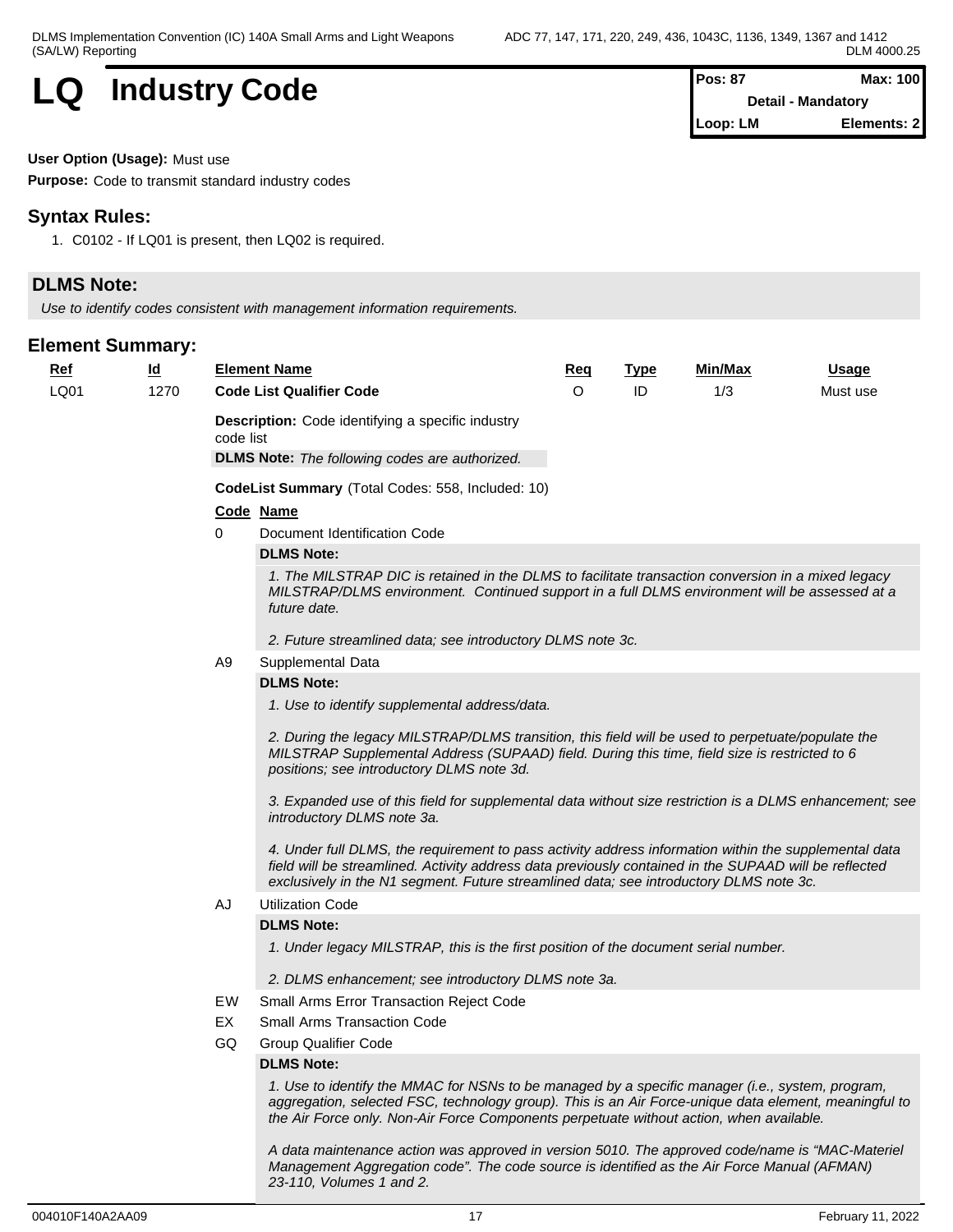#### **Code Name**

#### *2. DLMS enhancement.*

COG Cognizance Symbol

#### **DLMS Note:**

*1. Use to identify the material cognizance symbol (COG) of the end item. Indicate NSL for non-stock numbered listed items. This is a Navy-unique data element meaningful to Navy only; Non-Navy Components are to perpetuate without action, when available.*

- *2. DLMS enhancement.*
- IMC Item Management Code

#### **DLMS Note:**

*1. Use to identify the Item Management Code (IMC) for integrated material management. This is a Navy-unique data element meaningful to Navy only; Non-Navy Components are to perpetuate without action, when available.* 

- *2. DLMS enhancement.*
- MCC Material Control Code

#### **DLMS Note:**

*1. Use to identify the Material Control Code (MCC) for special inventory reporting. This is a Navy-unique data element meaningful to Navy only; Non-Navy Components are to perpetuate without action, when available.*

*2. DLMS enhancement.*

SMI Special Material Identification Code

#### **DLMS Note:**

*1. Use to identify the Special Material Identification Code (SMIC) for an end item. This is a Navy-unique data element meaningful to Navy only; Non-Navy Components are to perpetuate without action, when available.*

#### *2. DLMS enhancement.*

#### LQ02 1271 **Industry Code**

AN 1/30 Must use

**Description:** Code indicating a code from a specific industry code list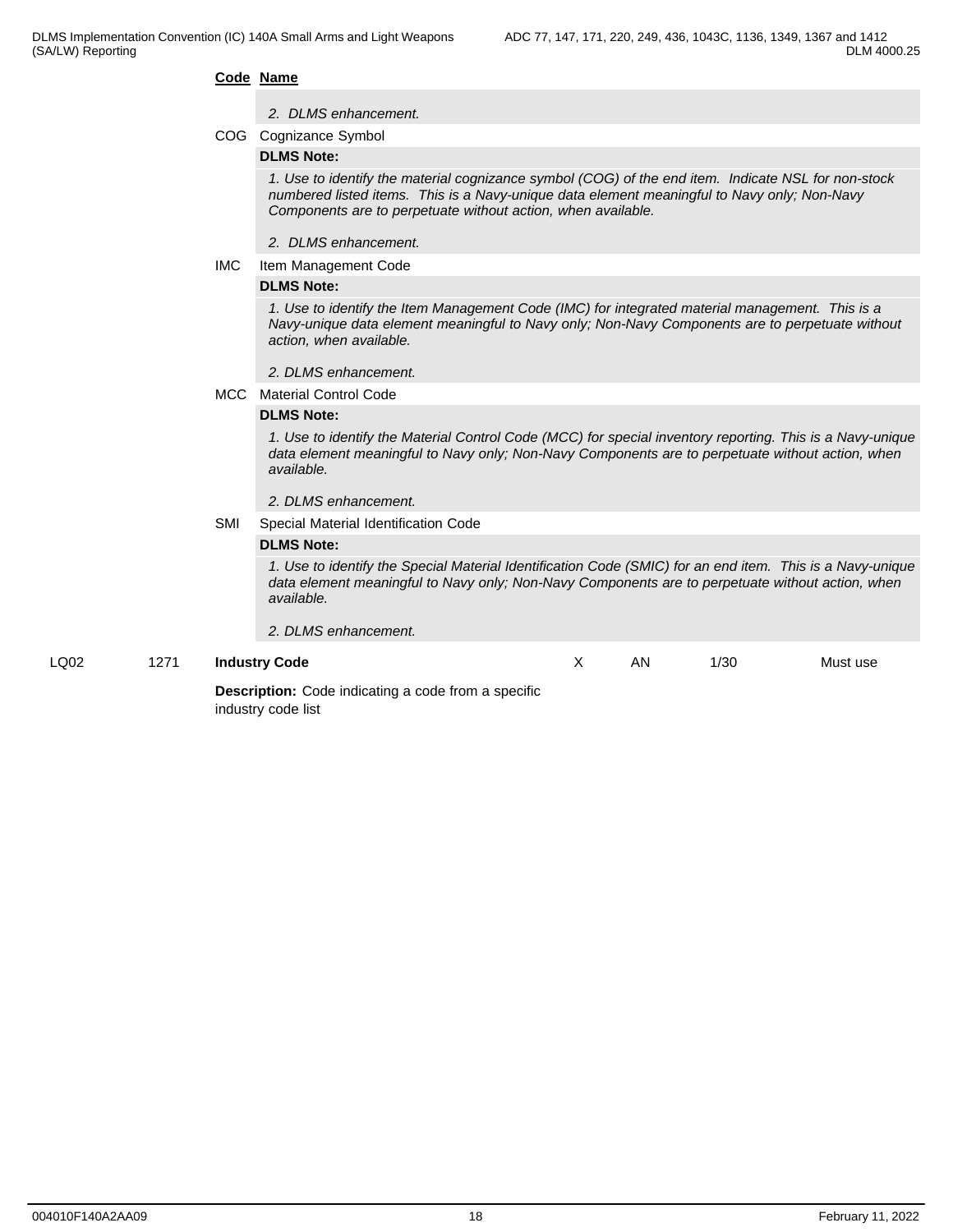# **LIN** Item Identification

| $Pos: 90$ | Max: 1                    |
|-----------|---------------------------|
|           | <b>Detail - Mandatory</b> |
| Loop: LIN | Elements: 4               |

**User Option (Usage):** Must use

**Purpose:** To specify basic item identification data

# **Syntax Rules:**

- 1. P0405 If either LIN04 or LIN05 is present, then the other is required.
- 2. P0607 If either LIN06 or LIN07 is present, then the other is required.
- 3. P0809 If either LIN08 or LIN09 is present, then the other is required.
- 4. P1011 If either LIN10 or LIN11 is present, then the other is required.
- 5. P1213 If either LIN12 or LIN13 is present, then the other is required.
- 6. P1415 If either LIN14 or LIN15 is present, then the other is required.
- 7. P1617 If either LIN16 or LIN17 is present, then the other is required.
- 8. P1819 If either LIN18 or LIN19 is present, then the other is required.
- 9. P2021 If either LIN20 or LIN21 is present, then the other is required.
- 10. P2223 If either LIN22 or LIN23 is present, then the other is required.
- 11. P2425 If either LIN24 or LIN25 is present, then the other is required.
- 12. P2627 If either LIN26 or LIN27 is present, then the other is required.
- 13. P2829 If either LIN28 or LIN29 is present, then the other is required.
- 14. P3031 If either LIN30 or LIN31 is present, then the other is required.

# **Semantics:**

1. LIN01 is the line item identification

### **Comments:**

- 1. See the Data Dictionary for a complete list of IDs.
- 2. LIN02 through LIN31 provide for fifteen different product/service IDs for each item. For example: Case, Color, Drawing No., U.P.C. No., ISBN No., Model No., or SKU.

# **DLMS Note:**

*Must use this 2/LIN/090 loop to identify unique identification information.*

| $Ref$             | <u>ld</u> |                   | <b>Element Name</b>                                                                                                                                  | Req | <b>Type</b> | <b>Min/Max</b> | <b>Usage</b> |  |  |
|-------------------|-----------|-------------------|------------------------------------------------------------------------------------------------------------------------------------------------------|-----|-------------|----------------|--------------|--|--|
| LIN <sub>02</sub> | 235       |                   | <b>Product/Service ID Qualifier</b>                                                                                                                  | М   | ID          | 2/2            | Must use     |  |  |
|                   |           |                   | <b>Description:</b> Code identifying the type/source of the<br>descriptive number used in Product/Service ID (234)                                   |     |             |                |              |  |  |
|                   |           |                   | <b>DLMS Note:</b> 1. Use only one of codes A3, AN, FS,<br>or MG to identify the small arms item. Must use<br>National Stock Number (NSN) when known. |     |             |                |              |  |  |
|                   |           |                   | 2. The following codes are authorized.                                                                                                               |     |             |                |              |  |  |
|                   |           |                   | <b>CodeList Summary</b> (Total Codes: 477, Included: 7)                                                                                              |     |             |                |              |  |  |
|                   |           |                   | Code Name                                                                                                                                            |     |             |                |              |  |  |
|                   |           | A <sub>3</sub>    | Locally Assigned Control Number                                                                                                                      |     |             |                |              |  |  |
|                   |           |                   | <b>DLMS Note:</b>                                                                                                                                    |     |             |                |              |  |  |
|                   |           |                   | Use to identify the local control number (LCN).                                                                                                      |     |             |                |              |  |  |
|                   |           | AN                | Asset Number                                                                                                                                         |     |             |                |              |  |  |
|                   |           | <b>DLMS Note:</b> |                                                                                                                                                      |     |             |                |              |  |  |
|                   |           |                   | Use to identify the management control number (MCN).                                                                                                 |     |             |                |              |  |  |
|                   |           | F4                | Series Identifier                                                                                                                                    |     |             |                |              |  |  |
|                   |           |                   | <b>DLMS Note:</b>                                                                                                                                    |     |             |                |              |  |  |
|                   |           |                   | 1. Use to identify the manufacturer's series number of the end item.                                                                                 |     |             |                |              |  |  |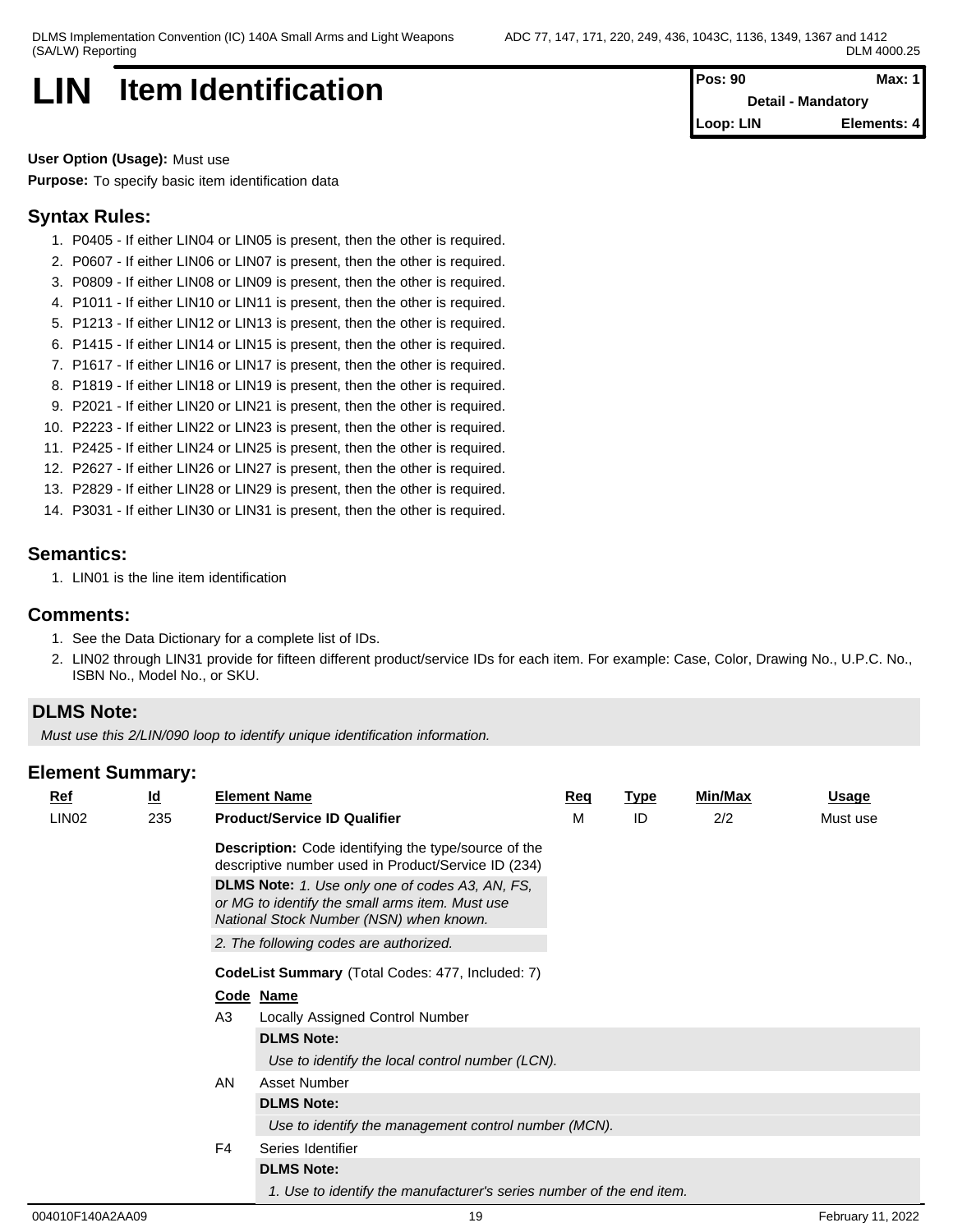|                   |     |                                                  | Code Name                                                                                                   |   |    |      |          |  |  |  |
|-------------------|-----|--------------------------------------------------|-------------------------------------------------------------------------------------------------------------|---|----|------|----------|--|--|--|
|                   |     |                                                  | 2. DLMS enhancement; see introductory DLMS note 3a.                                                         |   |    |      |          |  |  |  |
|                   |     | <b>FS</b>                                        | <b>National Stock Number</b>                                                                                |   |    |      |          |  |  |  |
|                   |     | <b>MG</b>                                        | <b>Manufacturer's Part Number</b>                                                                           |   |    |      |          |  |  |  |
|                   |     | <b>MN</b>                                        | Model Number                                                                                                |   |    |      |          |  |  |  |
|                   |     |                                                  | <b>DLMS Note:</b>                                                                                           |   |    |      |          |  |  |  |
|                   |     |                                                  | 1. Use to identify the manufacturer's model number of the end item.                                         |   |    |      |          |  |  |  |
|                   |     |                                                  |                                                                                                             |   |    |      |          |  |  |  |
|                   |     |                                                  | 2. DLMS enhancement; see introductory DLMS note 3a.                                                         |   |    |      |          |  |  |  |
|                   |     | SN                                               | Serial Number                                                                                               |   |    |      |          |  |  |  |
|                   |     |                                                  | <b>DLMS Note:</b>                                                                                           |   |    |      |          |  |  |  |
|                   |     |                                                  | 1. Use to identify the manufacturer's serial number of the end item.                                        |   |    |      |          |  |  |  |
|                   |     |                                                  | 2. DLMS enhancement; see introductory DLMS note 3a.                                                         |   |    |      |          |  |  |  |
| LIN <sub>03</sub> | 234 |                                                  | <b>Product/Service ID</b>                                                                                   | M | AN | 1/48 | Must use |  |  |  |
|                   |     | service                                          | <b>Description:</b> Identifying number for a product or                                                     |   |    |      |          |  |  |  |
| LIN <sub>04</sub> | 235 |                                                  | <b>Product/Service ID Qualifier</b>                                                                         |   | ID | 2/2  | Used     |  |  |  |
|                   |     |                                                  | Description: Code identifying the type/source of the<br>descriptive number used in Product/Service ID (234) |   |    |      |          |  |  |  |
|                   |     | CodeList Summary (Total Codes: 477, Included: 1) |                                                                                                             |   |    |      |          |  |  |  |
|                   |     |                                                  | Code Name                                                                                                   |   |    |      |          |  |  |  |
|                   |     | ZB                                               | Commercial and Government Entity (CAGE) Code                                                                |   |    |      |          |  |  |  |
|                   |     |                                                  | <b>DLMS Note:</b>                                                                                           |   |    |      |          |  |  |  |
|                   |     |                                                  | Use with LIN02 code MG to uniquely identify the manufacturer's part number.                                 |   |    |      |          |  |  |  |
| LIN <sub>05</sub> | 234 |                                                  | <b>Product/Service ID</b>                                                                                   | X | AN | 1/48 | Used     |  |  |  |
|                   |     | service                                          | <b>Description:</b> Identifying number for a product or                                                     |   |    |      |          |  |  |  |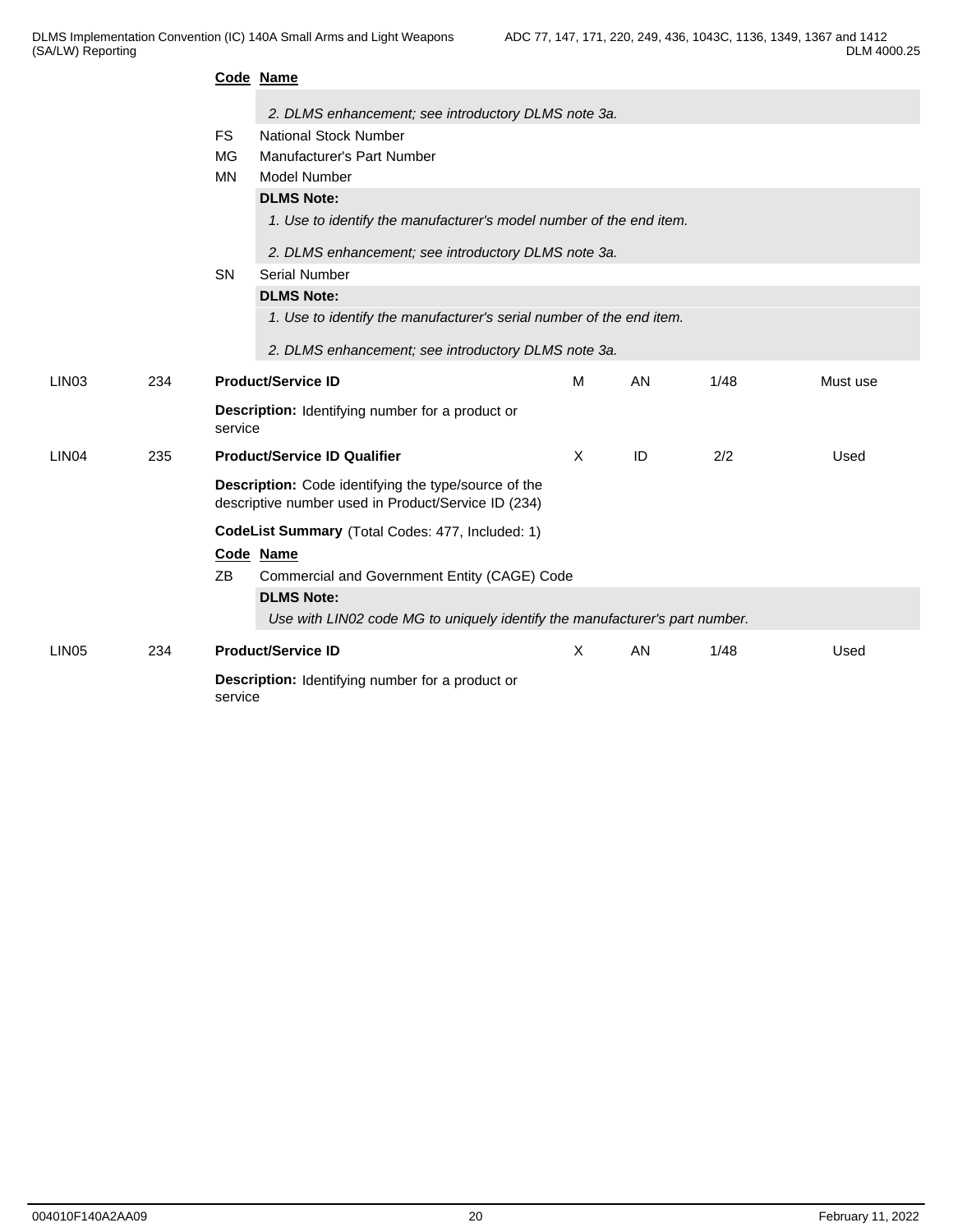# **DTM** Date/Time Reference **Pos: 120** Max: >1

**Detail - Optional Loop: LIN Elements: 2**

**User Option (Usage):** Used

**Purpose:** To specify pertinent dates and times

# **Syntax Rules:**

- 1. R020305 At least one of DTM02, DTM03 or DTM05 is required.
- 2. C0403 If DTM04 is present, then DTM03 is required.
- 3. P0506 If either DTM05 or DTM06 is present, then the other is required.

# **DLMS Note:**

*Use to identify dates associated with small arms shipment and receipt inquiries.*

# **Element Summary:**

| $Ref$ |                                                                             | $\underline{\mathsf{Id}}$ |      | <b>Element Name</b>                                   | <u>Req</u> | <b>Type</b> | Min/Max | <u>Usage</u> |
|-------|-----------------------------------------------------------------------------|---------------------------|------|-------------------------------------------------------|------------|-------------|---------|--------------|
|       | DTM01                                                                       | 374                       |      | <b>Date/Time Qualifier</b>                            | м          | ID          | 3/3     | Must use     |
|       | Description: Code specifying type of date or time,<br>or both date and time |                           |      |                                                       |            |             |         |              |
|       |                                                                             |                           |      | <b>DLMS Note:</b> The following codes are authorized. |            |             |         |              |
|       |                                                                             |                           |      | CodeList Summary (Total Codes: 1112, Included: 4)     |            |             |         |              |
|       |                                                                             |                           |      | Code Name                                             |            |             |         |              |
|       |                                                                             |                           | 011  | Shipped                                               |            |             |         |              |
|       |                                                                             |                           |      | <b>DLMS Note:</b>                                     |            |             |         |              |
|       |                                                                             |                           |      | Use to indicate the SA/LW shipment date.              |            |             |         |              |
|       |                                                                             |                           | 050  | Received                                              |            |             |         |              |
|       |                                                                             |                           |      | <b>DLMS Note:</b>                                     |            |             |         |              |
|       |                                                                             |                           |      | Use to indicate the SA/LW receipt date.               |            |             |         |              |
|       |                                                                             |                           | 097  | <b>Transaction Creation</b>                           |            |             |         |              |
|       |                                                                             |                           |      | <b>DLMS Note:</b>                                     |            |             |         |              |
|       |                                                                             |                           |      | Use to indicate the date of transaction preparation.  |            |             |         |              |
|       |                                                                             |                           | 598  | Rejected                                              |            |             |         |              |
|       |                                                                             |                           |      | <b>DLMS Note:</b>                                     |            |             |         |              |
|       |                                                                             |                           |      | Use to indicate the date of transaction rejection.    |            |             |         |              |
|       | DTM02                                                                       | 373                       | Date |                                                       | X          | DT          | 8/8     | Must use     |
|       |                                                                             |                           |      | <b>Description:</b> Data expressed as CCVVMMDD        |            |             |         |              |

**Description:** Date expressed as CCYYMMDD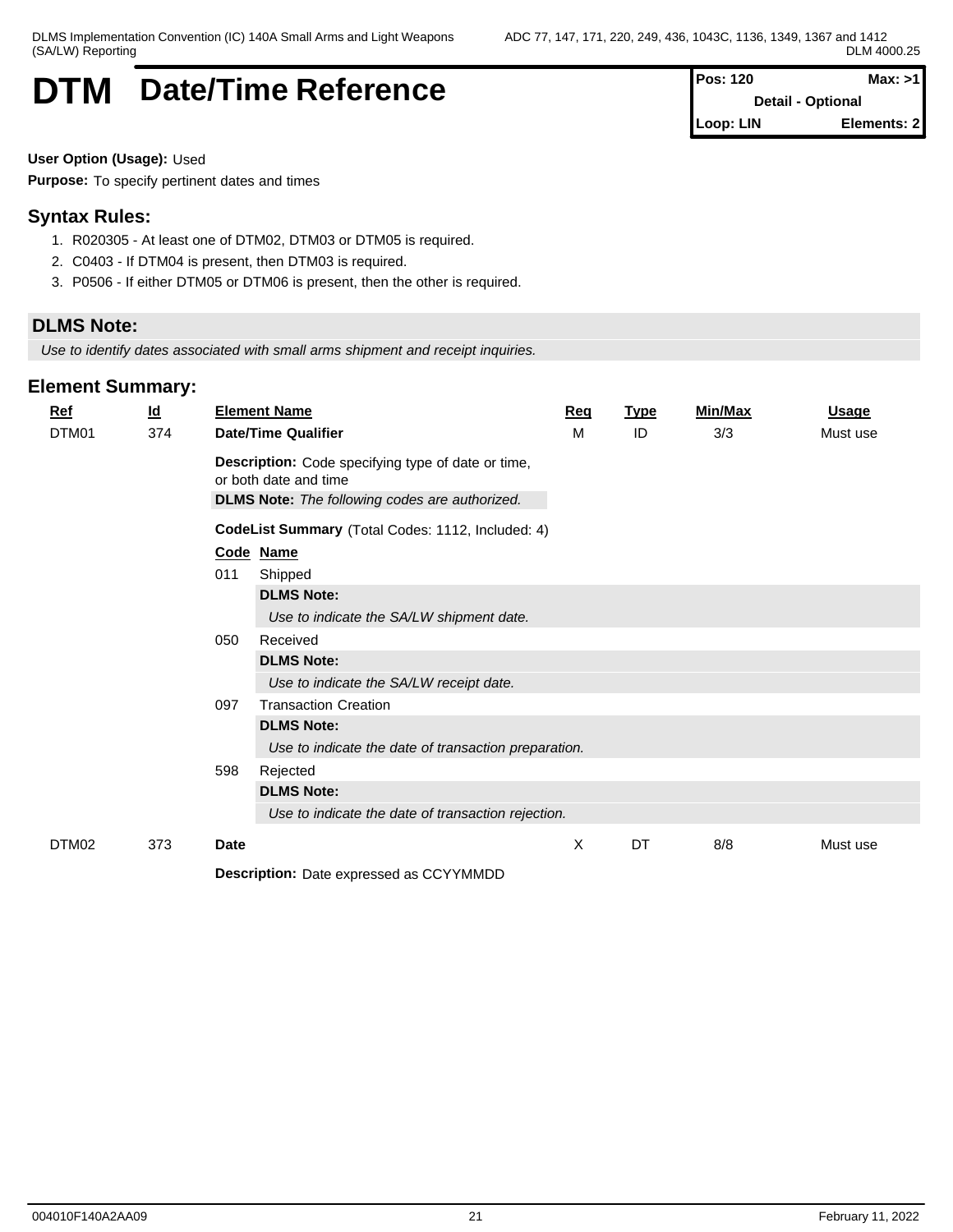# **REF** Reference Identification

| <b>Pos: 130</b>          | Max: >1     |
|--------------------------|-------------|
| <b>Detail - Optional</b> |             |
| Loop: LIN                | Elements: 3 |

**User Option (Usage):** Used

**Purpose:** To specify identifying information

# **Syntax Rules:**

1. R0203 - At least one of REF02 or REF03 is required.

# **Semantics:**

1. REF04 contains data relating to the value cited in REF02.

# **DLMS Note:**

*1. Use to provide Item Unique Identification (IUID) information for the purpose of Unique Item Tracking (UIT).*

*2. Must use at least one repetition of the 2/REF01/130 segment for SA/LW Reporting transactions to provide SA/LW serial numbers or Unique Item Identifiers (UII).*

*3. This segment supports item identification based upon the UII or the serial number.*

| <u>Ref</u> | $\underline{\mathsf{Id}}$ |                    | <b>Element Name</b>                                                                                                                                                                                                                                                                                                          | <b>Req</b> | <b>Type</b> | Min/Max | Usage    |
|------------|---------------------------|--------------------|------------------------------------------------------------------------------------------------------------------------------------------------------------------------------------------------------------------------------------------------------------------------------------------------------------------------------|------------|-------------|---------|----------|
| REF01      | 128                       |                    | <b>Reference Identification Qualifier</b>                                                                                                                                                                                                                                                                                    | м          | ID          | 2/3     | Must use |
|            |                           | Identification     | <b>Description:</b> Code qualifying the Reference<br><b>DLMS Note:</b> The following codes are authorized.                                                                                                                                                                                                                   |            |             |         |          |
|            |                           |                    | CodeList Summary (Total Codes: 1503, Included: 2)                                                                                                                                                                                                                                                                            |            |             |         |          |
|            |                           |                    | Code Name                                                                                                                                                                                                                                                                                                                    |            |             |         |          |
|            |                           | <b>SE</b>          | <b>Serial Number</b>                                                                                                                                                                                                                                                                                                         |            |             |         |          |
|            |                           |                    | <b>DLMS Note:</b>                                                                                                                                                                                                                                                                                                            |            |             |         |          |
|            |                           |                    | Use to identify the serial number (when code U3 is not used). Use this qualifier for unique item tracking<br>based upon the serial number.                                                                                                                                                                                   |            |             |         |          |
|            |                           | U <sub>3</sub>     | Unique Supplier Identification Number (USIN)                                                                                                                                                                                                                                                                                 |            |             |         |          |
|            |                           |                    | <b>DLMS Note:</b>                                                                                                                                                                                                                                                                                                            |            |             |         |          |
|            |                           |                    | 1. Use to identify the UII. Place UII value in REF03. The UII may not exceed 50 characters in<br>accordance with IUID Policy. An ANSI data maintenance was approved in version 5020. The<br>approved code/name is "UII-Department of Defense Unique Item Identifier".<br>2. DLMS enhancement. See introductory DLMS note 3a. |            |             |         |          |
| REF02      | 127                       |                    | <b>Reference Identification</b>                                                                                                                                                                                                                                                                                              | X          | AN          | 1/30    | Used     |
|            |                           | REF01=SE.          | Description: Reference information as defined for a<br>particular Transaction Set or as specified by the<br>Reference Identification Qualifier<br><b>DLMS Note:</b> Use to indicate the serial number when                                                                                                                   |            |             |         |          |
| REF03      | 352                       | <b>Description</b> |                                                                                                                                                                                                                                                                                                                              | X          | AN          | 1/80    | Used     |
|            |                           | REF01=U3.          | <b>Description:</b> A free-form description to clarify the<br>related data elements and their content<br><b>DLMS Note:</b> Use to indicate UII value when                                                                                                                                                                    |            |             |         |          |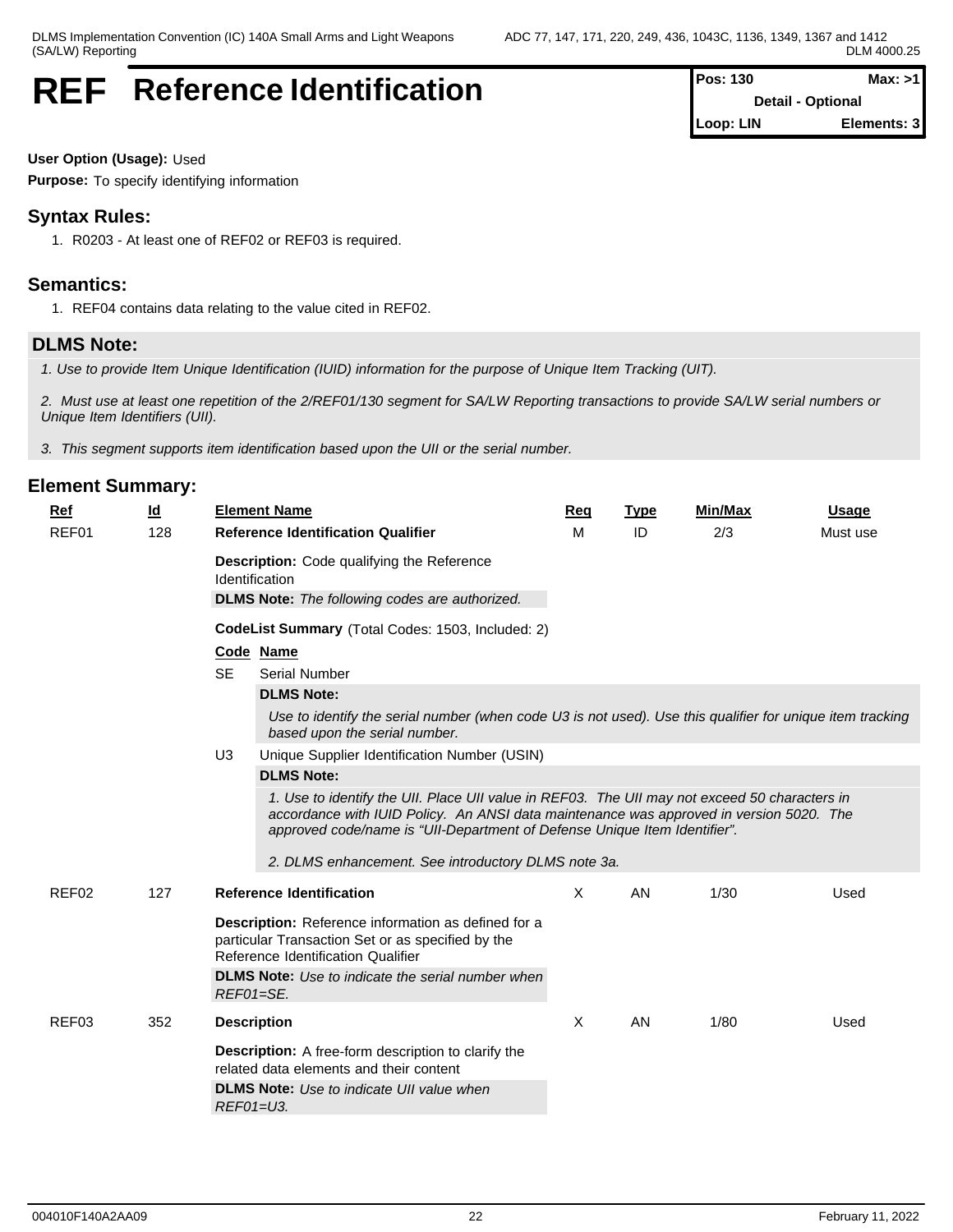| <b>N1</b> | <b>Name</b> | <b>Pos: 140</b>   | Max: $1$    |  |
|-----------|-------------|-------------------|-------------|--|
|           |             | Detail - Optional |             |  |
|           |             | Loop: N1          | Elements: 3 |  |

# **User Option (Usage):** Used

**Purpose:** To identify a party by type of organization, name, and code

# **Syntax Rules:**

- 1. R0203 At least one of N102 or N103 is required.
- 2. P0304 If either N103 or N104 is present, then the other is required.

# **Comments:**

- 1. This segment, used alone, provides the most efficient method of providing organizational identification. To obtain this efficiency the "ID Code" (N104) must provide a key to the table maintained by the transaction processing party.
- 2. N105 and N106 further define the type of entity in N101.

# **DLMS Note:**

*1. Use to identify the SA/LW manufacturer if duplicate serial numbers are assigned to the same item identified in 2/LIN/090.*

*2. DLMS enhancement. See introductory DLMS note 3a.*

| Ref              | $\underline{\mathsf{Id}}$ | <b>Element Name</b>                                                                                                                                                       | Req | <b>Type</b> | <b>Min/Max</b> | <b>Usage</b> |
|------------------|---------------------------|---------------------------------------------------------------------------------------------------------------------------------------------------------------------------|-----|-------------|----------------|--------------|
| N101             | 98                        | <b>Entity Identifier Code</b>                                                                                                                                             | M   | ID          | 2/3            | Must use     |
|                  |                           | <b>Description:</b> Code identifying an organizational<br>entity, a physical location, property or an individual<br><b>DLMS Note:</b> The following codes are authorized. |     |             |                |              |
|                  |                           | CodeList Summary (Total Codes: 1312, Included: 1)                                                                                                                         |     |             |                |              |
|                  |                           | Code Name                                                                                                                                                                 |     |             |                |              |
|                  |                           | MF<br>Manufacturer of Goods                                                                                                                                               |     |             |                |              |
| N <sub>103</sub> | 66                        | <b>Identification Code Qualifier</b>                                                                                                                                      | X   | ID          | 1/2            | Must use     |
|                  |                           | <b>Description:</b> Code designating the system/method<br>of code structure used for Identification Code (67)                                                             |     |             |                |              |
|                  |                           | <b>CodeList Summary</b> (Total Codes: 215, Included: 1)                                                                                                                   |     |             |                |              |
|                  |                           | Code Name                                                                                                                                                                 |     |             |                |              |
|                  |                           | 33<br>Commercial and Government Entity (CAGE)                                                                                                                             |     |             |                |              |
| N <sub>104</sub> | 67                        | <b>Identification Code</b>                                                                                                                                                | X   | AN          | 2/80           | Must use     |
|                  |                           | <b>Description:</b> Code identifying a party or other code                                                                                                                |     |             |                |              |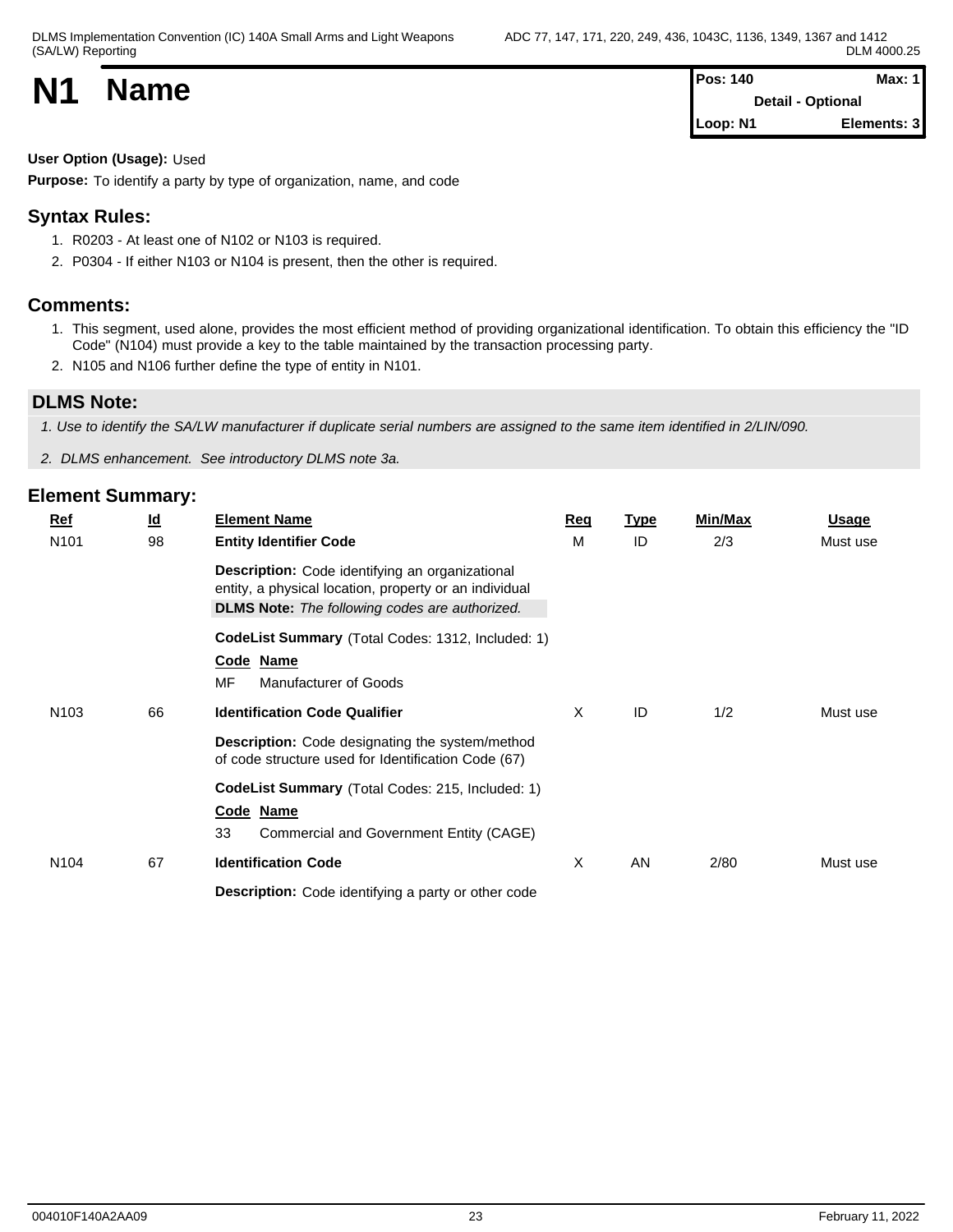# **LM** Code Source Information **Pos: 450** Max: 1

**Detail - Optional Loop: LM Elements: 1**

### **User Option (Usage):** Used

**Purpose:** To transmit standard code list identification information

# **Comments:**

1. LM02 identifies the applicable industry code list source information.

### **DLMS Note:**

*1. Use to identify coded information maintained in department agency documentation.*

*2. Use the 2/LM/450 loop for reject reports and resubmissions, but only when the reject code varies among UIIs or serial numbers reported for the small arms item.*

*3. Use only one iteration of the 2/LM/450 loop for each iteration of the 2/LIN/090 loop.*

| <u>Ref</u>  | $\underline{\mathsf{Id}}$ | <b>Element Name</b>                                                          | <u>Req</u> | <u>Type</u> | Min/Max | <b>Usage</b> |
|-------------|---------------------------|------------------------------------------------------------------------------|------------|-------------|---------|--------------|
| <b>LM01</b> | 559                       | <b>Agency Qualifier Code</b>                                                 | M          | ID          | 2/2     | Must use     |
|             |                           | <b>Description:</b> Code identifying the agency assigning<br>the code values |            |             |         |              |
|             |                           | <b>CodeList Summary (Total Codes: 176, Included: 1)</b>                      |            |             |         |              |
|             |                           | Code Name                                                                    |            |             |         |              |
|             |                           | Department of Defense (DoD)<br>DF.                                           |            |             |         |              |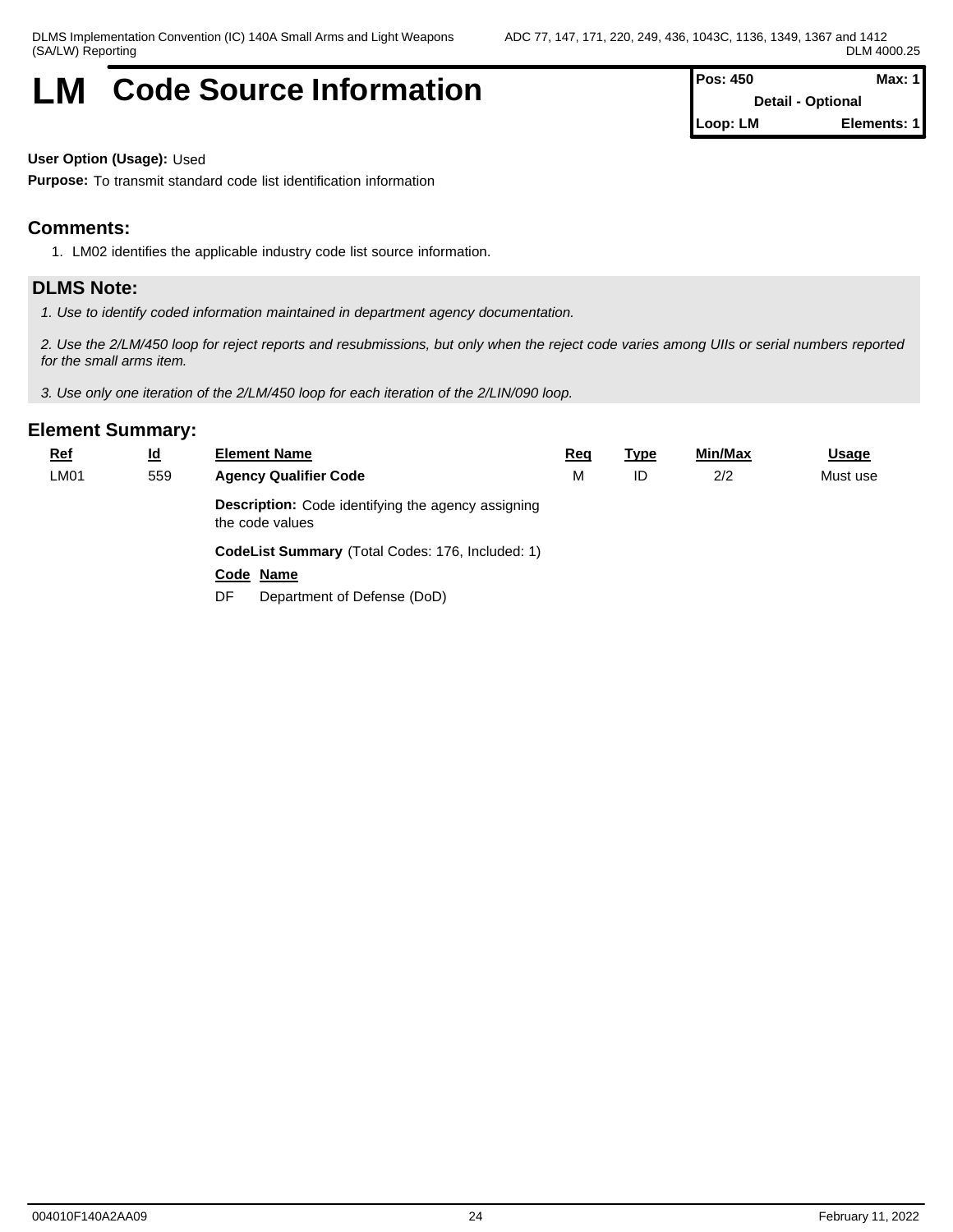# **LQ** Industry Code

| <b>Pos: 460</b> | Max: 100           |
|-----------------|--------------------|
|                 | Detail - Mandatory |
| Loop: LM        | Elements: 2        |

### **User Option (Usage):** Must use

**Purpose:** Code to transmit standard industry codes

# **Syntax Rules:**

1. C0102 - If LQ01 is present, then LQ02 is required.

# **DLMS Note:**

*1. Use to identify codes, as appropriate, consistent with management information requirements.*

*2. Use only one repetition for each iteration of the 2/LIN/090 loop.*

| $Ref$ | $\underline{\mathsf{Id}}$ | <b>Element Name</b>                                                                                                                                                                                                                                                                                                                                                                                                                                                                                                                                                                                                                                                                                                                                                                                                                               | Req     | <b>Type</b> | <b>Min/Max</b> | <b>Usage</b> |
|-------|---------------------------|---------------------------------------------------------------------------------------------------------------------------------------------------------------------------------------------------------------------------------------------------------------------------------------------------------------------------------------------------------------------------------------------------------------------------------------------------------------------------------------------------------------------------------------------------------------------------------------------------------------------------------------------------------------------------------------------------------------------------------------------------------------------------------------------------------------------------------------------------|---------|-------------|----------------|--------------|
| LQ01  | 1270                      | <b>Code List Qualifier Code</b>                                                                                                                                                                                                                                                                                                                                                                                                                                                                                                                                                                                                                                                                                                                                                                                                                   | $\circ$ | ID          | 1/3            | Must use     |
|       |                           | <b>Description:</b> Code identifying a specific industry<br>code list<br><b>DLMS Note:</b> The following codes are authorized.                                                                                                                                                                                                                                                                                                                                                                                                                                                                                                                                                                                                                                                                                                                    |         |             |                |              |
|       |                           | CodeList Summary (Total Codes: 558, Included: 3)                                                                                                                                                                                                                                                                                                                                                                                                                                                                                                                                                                                                                                                                                                                                                                                                  |         |             |                |              |
|       |                           | Code Name                                                                                                                                                                                                                                                                                                                                                                                                                                                                                                                                                                                                                                                                                                                                                                                                                                         |         |             |                |              |
|       |                           | A <sub>9</sub><br>Supplemental Data                                                                                                                                                                                                                                                                                                                                                                                                                                                                                                                                                                                                                                                                                                                                                                                                               |         |             |                |              |
|       |                           | <b>DLMS Note:</b>                                                                                                                                                                                                                                                                                                                                                                                                                                                                                                                                                                                                                                                                                                                                                                                                                                 |         |             |                |              |
|       |                           | 1. Use to identify supplemental address/data.                                                                                                                                                                                                                                                                                                                                                                                                                                                                                                                                                                                                                                                                                                                                                                                                     |         |             |                |              |
|       |                           | 2. During the legacy MILSTRAP/DLMS transition, this field will be used to perpetuate/populate the<br>MILSTRAP Supplemental Address (SUPAAD) field. During this time, field size is restricted to 6<br>positions; see introductory DLMS note 3d.<br>3. Expanded use of this field for supplemental data without size restriction is a DLMS enhancement; see<br>introductory DLMS note 3a.<br>4. Under full DLMS, the requirement to pass activity address information within the supplemental data<br>field will be streamlined. Activity address data previously contained in the SUPAAD will be reflected<br>exclusively in the N1 segment. Future streamlined data; see introductory DLMS note 3c.<br>AJ<br><b>Utilization Code</b><br><b>DLMS Note:</b><br>1. Under legacy MILSTRAP, this is the first position of the document serial number. |         |             |                |              |
|       |                           | 2. DLMS enhancement; see introductory DLMS note 3a.                                                                                                                                                                                                                                                                                                                                                                                                                                                                                                                                                                                                                                                                                                                                                                                               |         |             |                |              |
|       |                           | EW<br><b>Small Arms Error Transaction Reject Code</b>                                                                                                                                                                                                                                                                                                                                                                                                                                                                                                                                                                                                                                                                                                                                                                                             |         |             |                |              |
|       |                           |                                                                                                                                                                                                                                                                                                                                                                                                                                                                                                                                                                                                                                                                                                                                                                                                                                                   |         |             |                |              |
| LQ02  | 1271                      | <b>Industry Code</b>                                                                                                                                                                                                                                                                                                                                                                                                                                                                                                                                                                                                                                                                                                                                                                                                                              | X       | AN.         | 1/30           | Must use     |
|       |                           | <b>Description:</b> Code indicating a code from a specific<br>industry code list                                                                                                                                                                                                                                                                                                                                                                                                                                                                                                                                                                                                                                                                                                                                                                  |         |             |                |              |